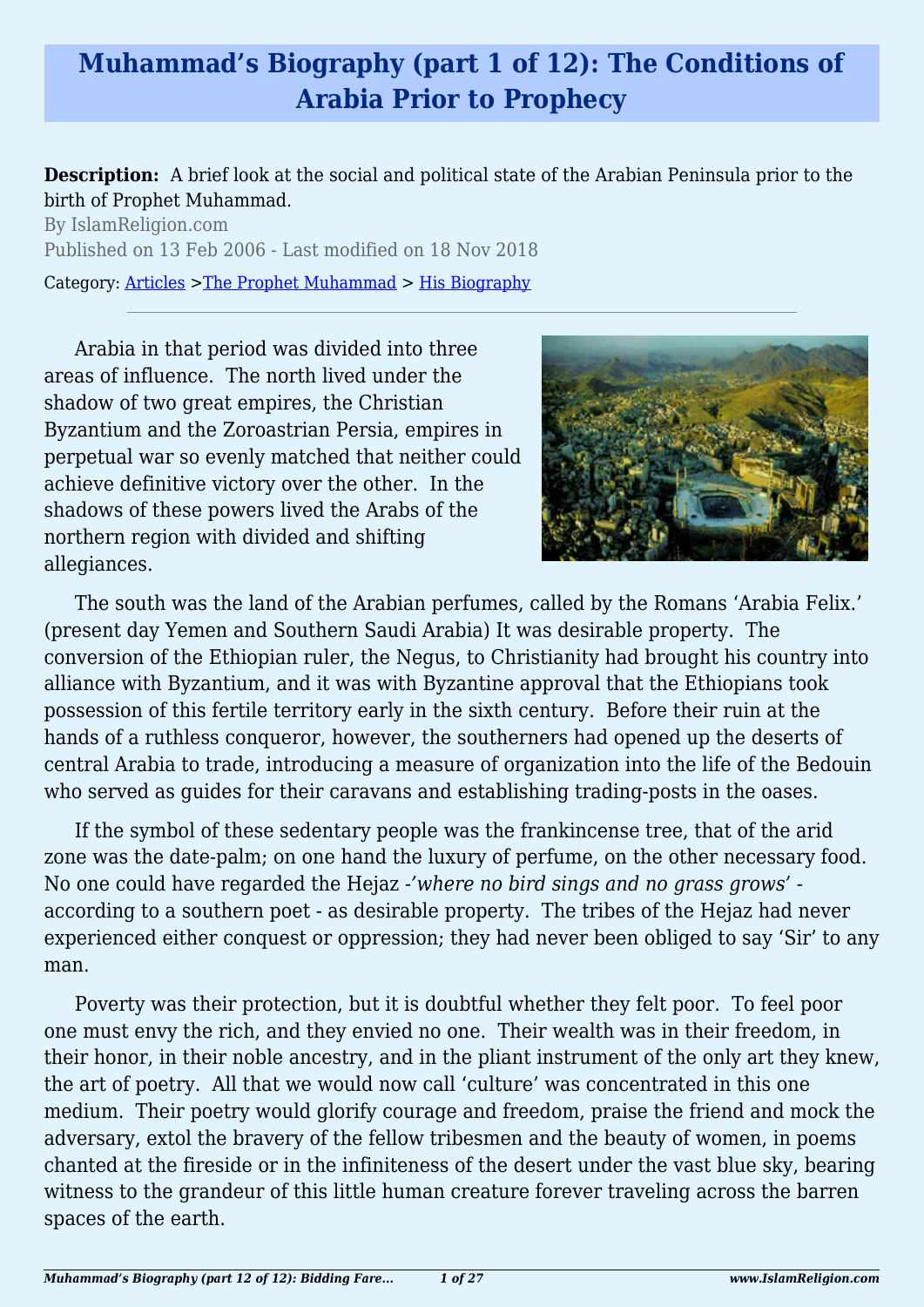For the Bedouin the word was as powerful as the sword. When hostile tribes met for trial in battle it was usual for each side to put up its finest poet to praise the courage and nobility of his own people and heap contempt upon the ignoble foe. Such battles, in which combat between rival champions was a major feature, were more a sport of honor than warfare as we now understand the term; affairs of tumult, boasting and display, with much fewer casualties than those produced by modern warfare. They served a clear economic purpose through the distribution of booty, and for the victor to press his advantage too far would have been contrary to the concept of honor. When one side or the other acknowledged defeat the dead on both sides were counted and the victors would pay blood-money - in effect reparations - to the vanquished, so that the relative strength of the tribes was maintained in healthy balance. The contrast between this and the practices of civilized warfare is striking.

However, Mecca was, and remains, important for an altogether different reason. For here lies the Kaaba, the first House' ever set up for humanity to worship their only God. The ancient Kaaba had long been the center of this little world. More than 1,000 years before Solomon built the temple in Jerusalem, his ancestor, Abraham, aided by Ishmael, his elder son, raised its walls on ancient foundations. A certain Qusayy, chieftain of the powerful tribe of Quraysh, had established a permanent settlement there. This was the city of Mecca (or 'Bakka'). Close by the Kaaba ran the well of Zam Zam. Its origin, too, goes back to Abraham's time. It was this well which saved the life of the infant Ishmael. As the Bible says:

oeAnd God heard the voice of the boy; and the angel of God called to Hagar out of heaven, and said to her: 'What ails you, Hagar? Fear not, for God has heard the voice of the boy where he is. Arise, lift up the boy, and hold him in your hand; for I will make him a great nation. And God opened her eyes, and she saw a well of water; and she went, and filled the bottle with water, and gave the boy a drink. And God was with the boy; and he grew and dwelt in the wilderness, and became an archer." (Genesis 21:17-20)

Or, as the Psalmist sings:

oeAs they pass through the dry Valley of Baca, it becomes a place of springs; the early rain fills it with pools." (Psalms 84:6)

The circumstances of the time favored the development of Mecca as a major commercial center. The wars between Persia and Byzantium had closed the more northerly trading routes between east and west, while the influence and prosperity of southern Arabia had been destroyed by the Ethiopians. Moreover, the city's prestige was enhanced by its role as a centre of pilgrimage, as was that of Quraysh as custodians of the Kaaba, enjoying the best of both worlds. The combination of nobility " the Arab descent from Abraham through Ishmael - with wealth and spiritual authority gave them grounds for believing that their splendor, compared with that of any other people on earth, was as the splendor of the sun compared with the twinkling of the stars.

But the distance of time from the great patriarchs and prophets as well as their isolation in the arid deserts of the peninsula had given rise to idolatry. Having faith in the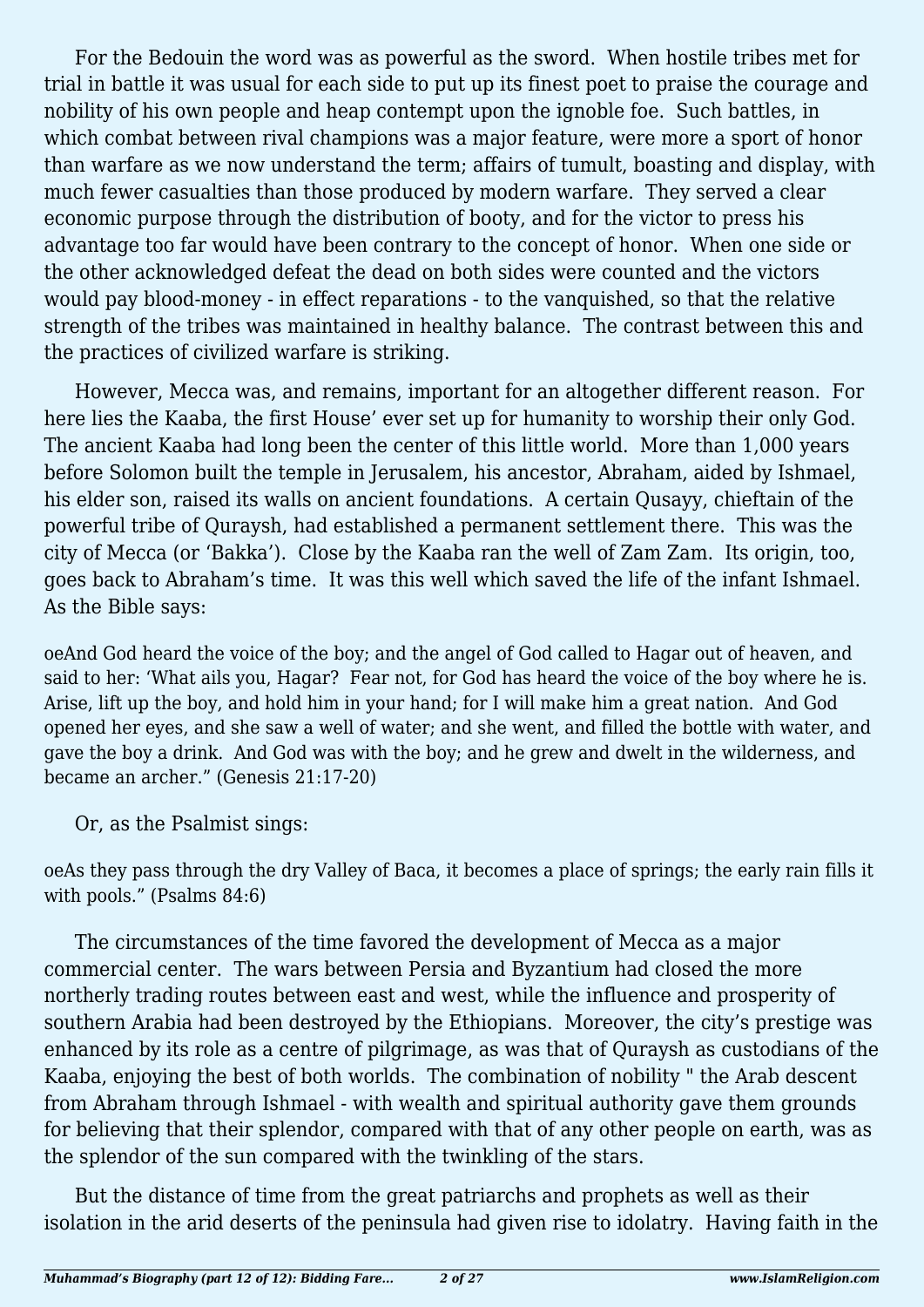intercession of lesser gods with the Supreme Being in their rites if worship, they held the belief that their deities possessed the power to carry their prayers to the Supreme God. Every region and clan, indeed every house, had a separate little 'god' of its own. Three hundred and sixty idols had been installed within the Kaaba and its courtyard - the house built by Abraham for the worship of the One and only God. The Arabs actually paid divine honors not merely to sculptured idols but venerated everything supernatural. They believed that the angels were daughters of God. Drunkenness and gambling were rife. Female infanticide was common where newborn girls were buried alive.

## **Muhammad's Biography (part 2 of 12): From Birth to Adulthood**

**Description:** A glimpse at the life of the Prophet prior to revelation. By IslamReligion.com Published on 13 Feb 2006 - Last modified on 04 Oct 2009

Category: [Articles](http://www.islamreligion.com/articles/) >[The Prophet Muhammad](http://www.islamreligion.com/category/79/) > [His Biography](http://www.islamreligion.com/category/82/)

## **The Prophet's Birth**

It was in the year 570 of the Christian Era that Prophet Muhammad, may the mercy and blessings of God be upon him, was born in Mecca, a city in present day Saudi Arabia. His father, Abdullah, was a great-great-grandson of Qusayy, the founder of Mecca, and belonged to the Hashimite family of Quraish. His mother, Ameena, was descended from Qusay's brother. Returning with a caravan from Syria and Palestine, Abdullah stopped to visit relatives in an oasis to the north of Mecca, fell ill there and died several months before his son's birth.

It was customary to send the sons of Quraysh into the desert to be suckled by a wet-nurse and spend their early childhood with a Bedouin tribe. Apart from considerations of health, this represented a return to their roots, an opportunity to experience the freedom that accompanies the vastness of the desert. Prophet Muhammad was taken by Halima, and spent four or five years with this Bedouin family, tending the sheep as soon as he was old enough to walk, learning the ways of the desert.

When he was six, not long after he had rejoined his mother, she took him on a visit to Yathrib, where his father had died, and she herself fell ill with one of the fevers prevalent in the oasis, dying on the journey home. Muhammad now came under the guardianship of his grandfather, Abdul-Muttalib, chief of the Hashimite clan. When the boy was eight years old, Abdul-Muttalib died, and thus he entered the care of the new Hashimite chieftain, his uncle Abu Talib. Prophet Muhammad tended sheep, and when he reached the age of nine, he was taken by his uncle on the caravan journey to Syria so that he could learn the art of trade.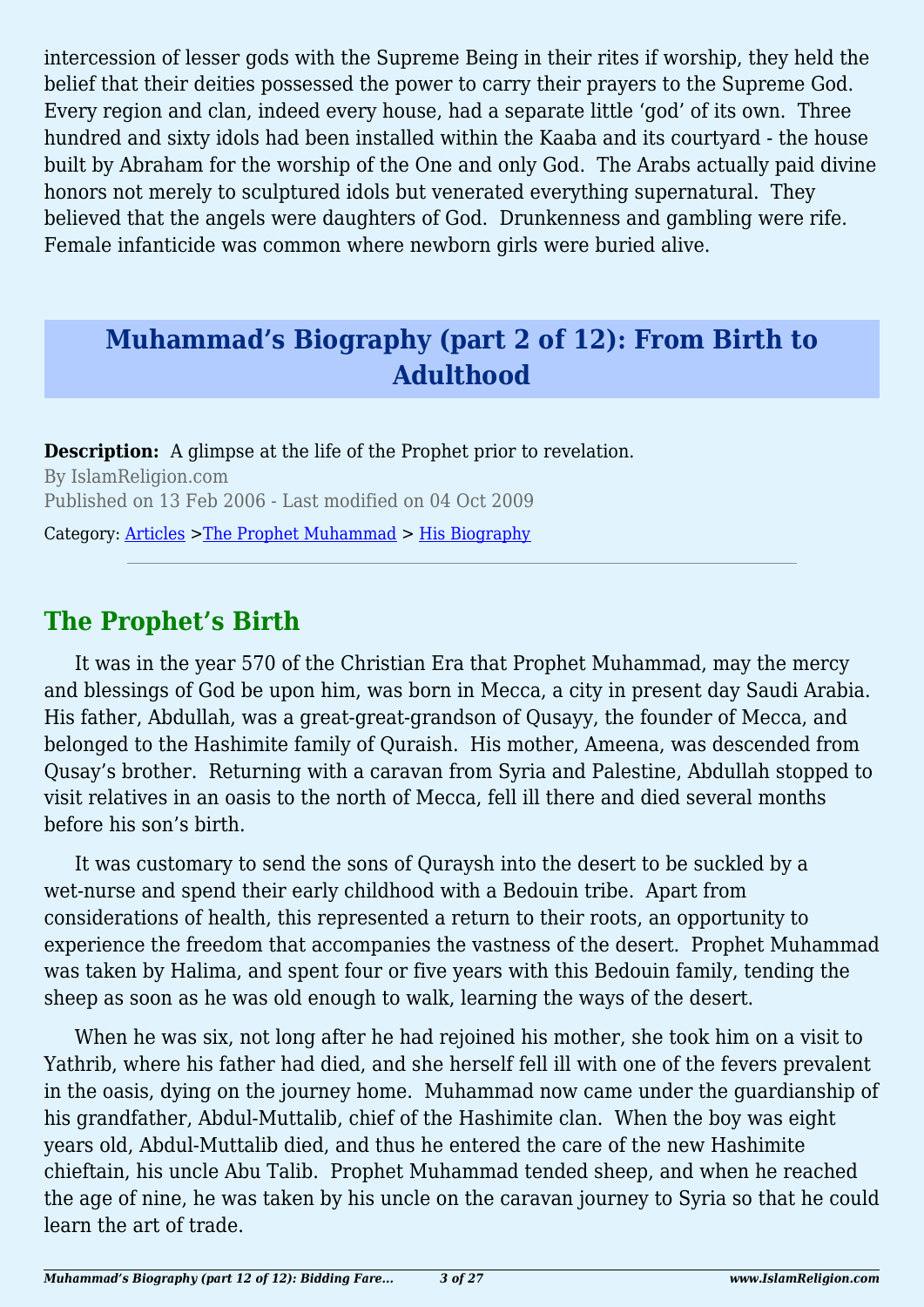He continued working as a merchant, and soon he made a reputation for himself. Among the substantial fortunes of Mecca was that of the twice widowed Khadeeja. Impressed by what she heard of Muhammad, who was now commonly known as al-Ameen, 'the trustworthy', she employed him to take her merchandise to Syria. Even more impressed by his competence, when this task was completed, than by his personal charm, she sent a proposal for marriage. By this time Prophet Muhammad was twenty-five, and Khadeeja was the age of forty. Khadeeja presented her husband with a young slave, Zayd, who was then freed by Muhammad. When Zaid's relatives came to ransom him, his affection ran so deep for his benefactor that he chose to remain with Prophet Muhammad. Khadeeja bore Muhammad six children, including one boy, Qasim, who died before his second birthday.

Prophet Muhammad was by now a man of substance, respected in the community, admired both for his generosity and his good sense. His future seemed assured. In due course, having re-established the prosperity of his clan, he would become one of the more influential elders of the city and end his life, perhaps, as his grandfather had done, reclining in the shade of the Kaaba and recollecting long years well spent in worldly terms. Yet his spirit was uneasy and became increasingly so as he approached middle age.

#### **The Hunafa**

The Meccans claimed descent from Abraham through Ishmael, and their temple, the Kaaba, had been built by Abraham for the worship of the One God. It was still called the House of God, but the chief objects of worship came to be a number of idols placed inside, sculptural depictions of deities they believed to be the daughters of God which acted as intercessors. The few who felt disgust at this idolatry which had prevailed for centuries longed for the religion of Abraham. Such seekers of the truth were known as Hunafaa, a word originally meaning oethose who turn away" from idol-worship. These Hunafaa did not form a community, but rather each sought the truth by the light of their own inner consciousness. Muhammad son of Abdullah was one of these.

## **Muhammad's Biography (part 3 of 12): The First Revelations**

**Description:** A detailed account of how the Prophet, may the mercy and blessings of God be upon him, received his first revelations from God.

By IslamReligion.com Published on 13 Feb 2006 - Last modified on 10 Nov 2013

Category: [Articles](http://www.islamreligion.com/articles/) >[The Prophet Muhammad](http://www.islamreligion.com/category/79/) > [His Biography](http://www.islamreligion.com/category/82/)

It was during this time when the Prophet began to see pleasant dreams which in turn proved true. He also felt an increasing need for solitude, and this lead him to seek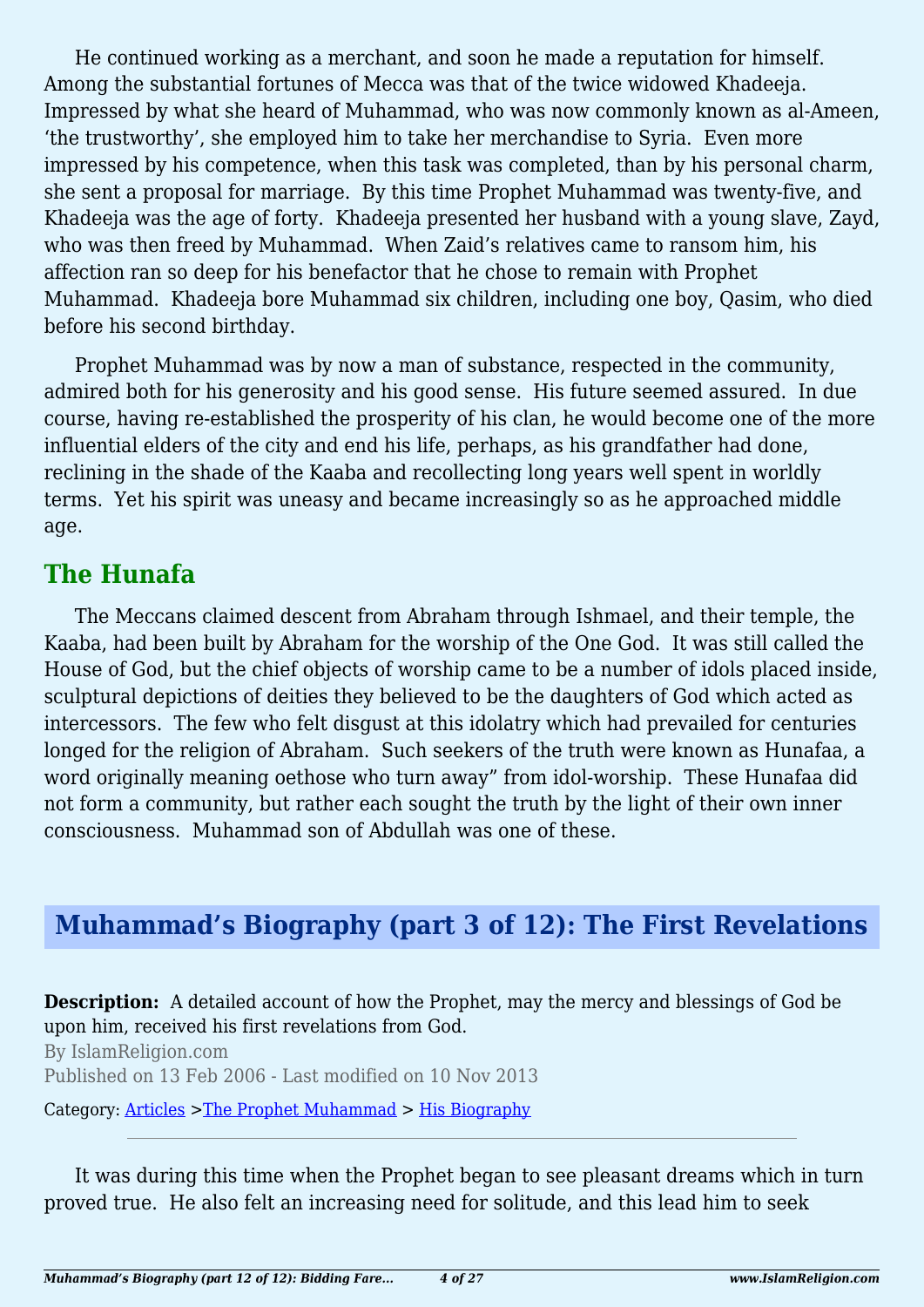seclusion and meditation in the rocky hills which surrounded Mecca. There he would retreat for days, taking provisions along with him, and would return to his family for more provisions. In the blaze of day and during the clear desert nights, when the stars seem sharp enough to penetrate the eye, his very substance was becoming saturated with the 'signs' in the heavens, so that he might serve as an entirely adequate instrument for a revelation already inherent in these 'signs.' It was then that he was undergoing a preparation for the enormous task which would be placed upon his shoulders, the task of prophethood and conveying the true religion of God to his people and the rest of humanity.

It came on a night late in the sacred month of Ramadan, the night known to Muslims as Laylat-ul-Qadr, the 'Night of Decree.'



Cave of Hira (aerial view). Prophet Muhammad used to meditate in this cave frequently. The first revelations of the Quran came to him here.

<span id="page-4-0"></span>Prophet Muhammad was in solitude in the cave on Mount Hira. He was startled by the Angel of Revelation, Gabriel, the same who had come to Mary, the mother of Jesus, who seized him in a close embrace. A single word of command burst upon him: '*Iqra'* - 'Read![\[1\]](#page-6-0)' He said: 'I am not able to read!' but the command was issued twice more, each with the same response from the Prophet. Finally, he was grasped with overwhelming force by the angel. Gabriel released him, and the first 'recitation' of the Quran was revealed to him: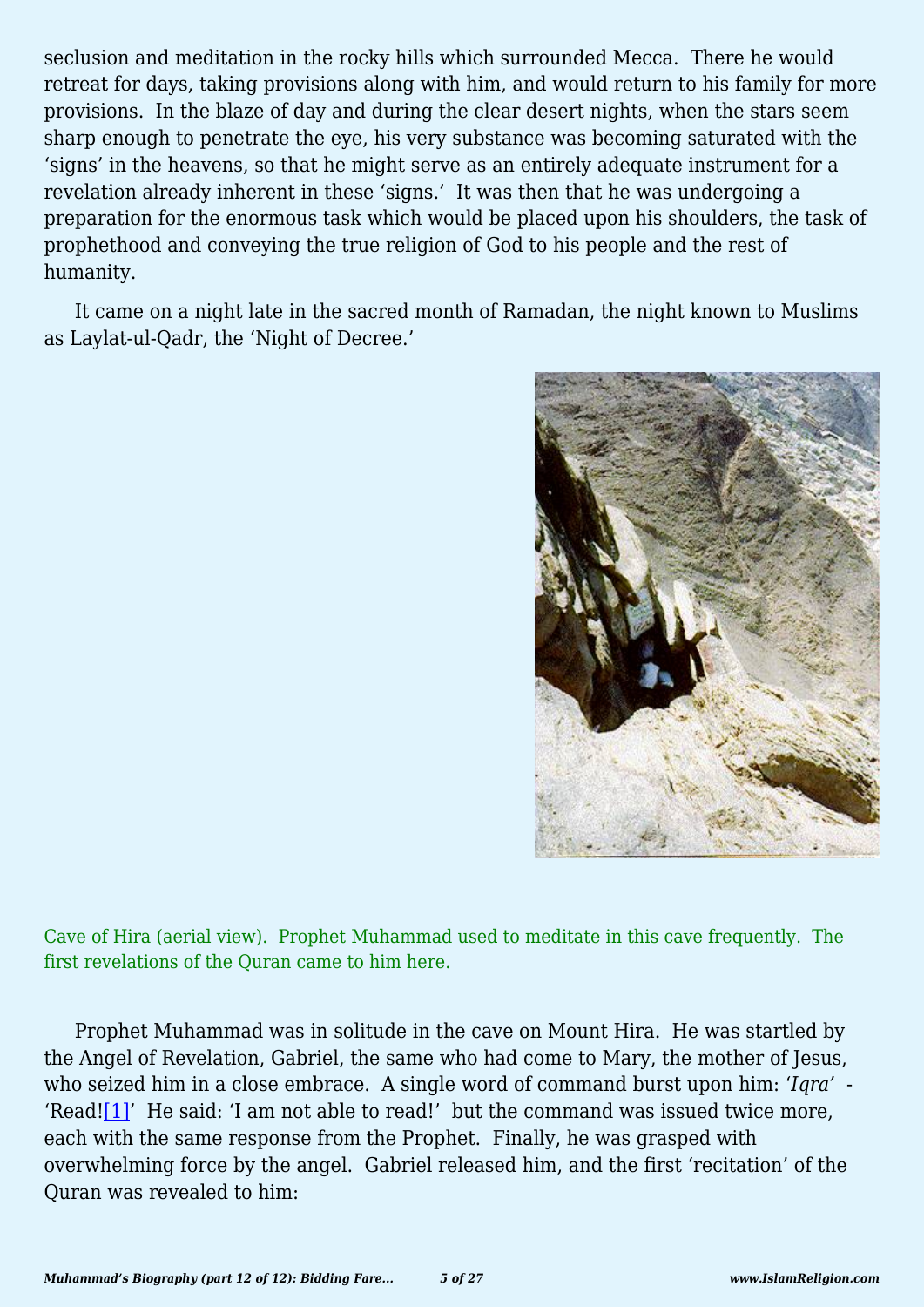#### **oeRead in the name of your Lord who created -created man from a clot. Read: for your Lord is Most Bountiful, who teaches by the pen, teaches man that which he knew not." (Quran 96:1-5)**

Thus began the magnificent story of God's final revelation to humanity until the end of times. The encounter of an Arab, fourteen centuries ago, with a being from the realm of the Unseen was an event of such momentous significance that it would move whole peoples across the earth and affect the lives of hundreds of millions of men and women, building great cities and great civilizations, provoking the clash of mighty armies and raising from the dust beauty and splendor unknown previously. It would also bring teeming multitudes to the Gates of Paradise and, beyond, to the beatific vision. The word *Iqra'* , echoing around the valleys of the Hejaz, broke the mould in which the known world was casted; and this man, alone among the rocks, took upon his shoulders a burden which would have crushed the mountains had it descended upon them.

Prophet Muhammad was forty years old and he had reached an age of maturity. The impact of this tremendous encounter may be said to have melted his substance. The person he had been was like a skin scorched by light and burnt away, and the man who descended from the mountain and sought refuge in the arms of his wife Khadeeja was not the same man who had ascended it.

For the moment, however, he was as if a man pursued. As he descended, he heard a great voice crying: 'Muhammad, thou art the Messenger of God and I am Gabriel.' He looked upwards, and the angel filled the horizon. Wherever he turned, the figure was there, inescapably present. He hastened home and cried to Khadija: 'Cover me! Cover me!' She laid him down, placing a cloak over him, and as soon as he had recovered himself a little he told her what had happened. The Prophet was in fear for himself. She held him close and solaced him:

oeNever! By God, God will never disgrace you. You keep good relations with your relatives, help the poor, serve your guests generously, and assist those hit with calamities." (*Saheeh Al-Bukhari*)

She saw in her husband a man God would not humiliate because of his virtues of honesty, justice, and helping the poor. The first person on the face of earth to believe in him was his own wife, Khadija. At once, she went to see her uncle Waraqa, a biblical scholar. After listening to the account of her husband's experience, Waraqa recognized him from the prophecies of the Bible to be the awaited prophet, and he confirmed that what had appeared to him in the cave was the indeed the angel Gabriel, the Angel of Revelation:

oeThis is the Keeper of Secrets (Gabriel) who came to Moses." (*Saheeh Al-Bukhari*)

The Prophet continued to receive revelations for the remainder of his life, memorized and written down by his companions on pieces of sheepskin and whatever else was at hand.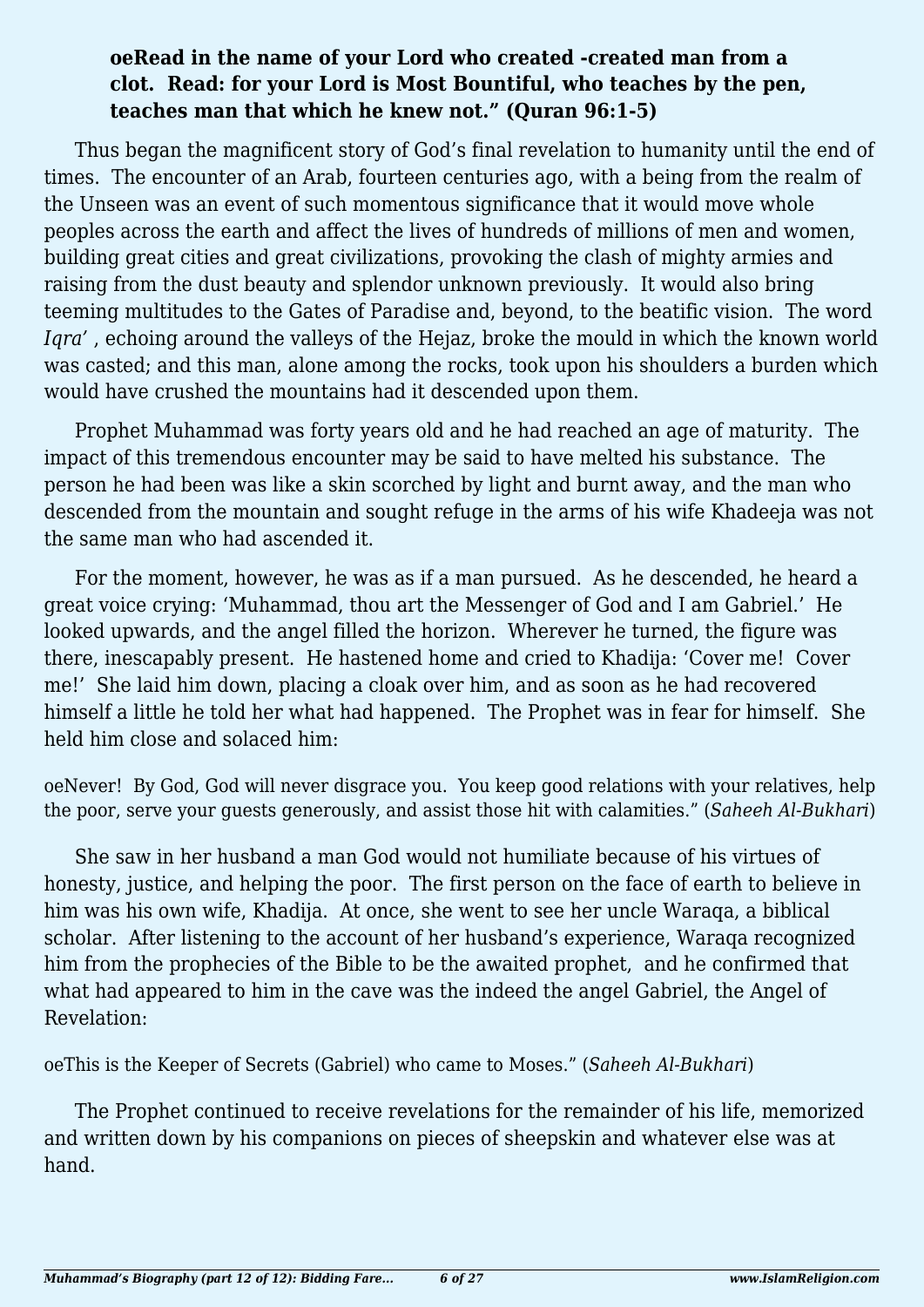#### **The Quran or oeRecitation"**

The words brought to him from Gabriel are held sacred by the Muslims and are never confused with those which he uttered himself. The former are the Sacred Book, the Quran; the latter the Hadith or Sunna of the Prophet. Because the angel Gabriel would recite the Quran orally to the Prophet, the Sacred Book is known as Al-Quran, oeThe Recitation," the recitation of the man who knew not how to read.

<span id="page-6-0"></span>Endnotes:

[\[1\]](#page-4-0) The word 'read' in Arabic has connotations of both reading and reciting.

## **Muhammad's Biography (part 4 of 12): Persecution in Mecca**

**Description:** The early days of the Prophet of Islam's mission and persecution of the adherents of Islam.

By IslamReligion.com Published on 13 Feb 2006 - Last modified on 21 Nov 2012

Category: [Articles](http://www.islamreligion.com/articles/) >[The Prophet Muhammad](http://www.islamreligion.com/category/79/) > [His Biography](http://www.islamreligion.com/category/82/)

## **First Converts**

For the first few years of his Mission, the Prophet preached to his family and his intimate friends. The first women to convert was his wife Khadija, the first child his first cousin Ali, whom he had taken under his care, and the first bondsman was his servant Zayd, a former slave. His old friend Abu Bakr was the first adult free male to convert. Many years later the Prophet said of him: 'I have never called anyone to Islam who was not at first hesitant, with the exception of Abu Bakr.'



Later, the command came to him to preach openly and to speak out against idolatry. At first, the elders of Quraysh had been able to ignore this strange little group, treating Muhammad as a sad case of self-deception, but now they began to realize that his preaching, which was attracting adherents among the poor and the dispossessed (and could therefore be seen as subversive), presented a threat both to the religion and the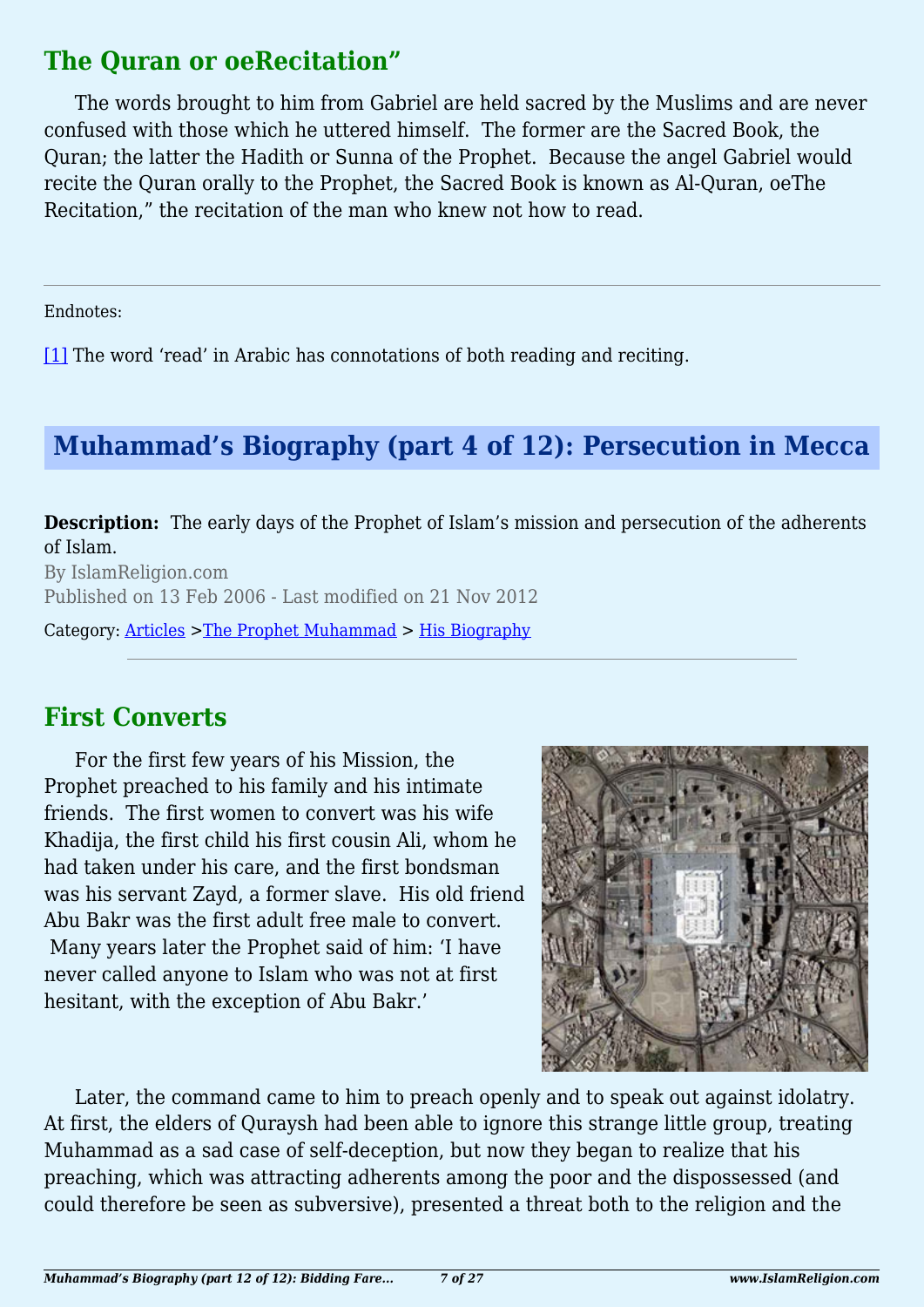prosperity of Mecca. Open conflict, however, would have been against their interests. Their power depended upon their unity, and with the example of Yathrib - torn asunder by tribal conflict - as a grim warning of what could happen in their own city, they were obliged to bide their time. Moreover, the clan Hashim, whatever it might think privately of its rogue member, was bound by custom to defend him if he was attacked. They confined themselves for the time to mockery, perhaps the most effective weapon in the common man's defense against the in break of truth, since it does not involve the degree of commitment inherent in violence. His former guardian Abu Talib give up his call so not as to jeopardize his safety and the safety of the clan. 'O my uncle,' he said, 'even if they set against me the sun on my right and the moon on my left, I will not abandon my purpose until God grants me success or until I die.' Abu Talib answered with a sigh: 'O my brother's son, I will not forsake you.'

Tension in the city increased gradually, month by month, as Muhammad's spiritual influence spread, undermining the hegemony of the elders of Quraysh and bringing division into their families. This influence became even more dangerous to the established order when the content of the successive revelations was broadened to include denunciation of the callousness of the Meccan plutocracy, their greed for 'more and more' and their avarice. The opposition was now led by a certain Abu Jahl, together with Abu Lahab and the latter's brother-in-law, a younger man who was more subtle and more talented than either of them, Abu Sufyan. Returning one day from the hunt, Muhammad's uncle Hamza, who had so far remained neutral, was so angered on being told of the insults heaped upon his nephew that he sought out Abu Jahl, struck him on the head with his bow and announced then and there his conversion to Islam.

## **Beginning of Persecution**

At the end of the third year, the Prophet received the command to oearise and warn," whereupon he began to preach in public, pointing out the wretched folly of idolatry in face of the marvelous laws of day and night, of life and death, of growth and decay, which manifest the power of God and attest to His Oneness. It was then, when he began to speak against their gods, that Qureysh became actively hostile, persecuting his poorer disciples, mocking and insulting him. The one consideration which prevented them from killing him was fear of the blood-vengeance of the clan to which his family belonged. Strong in his inspiration, the Prophet went on warning, pleading, and threatening, while Quraish did all they could to ridicule his teaching and deject his followers.

## **The Flight to Abyssinia**

The converts of the first four years were mostly humble folk unable to defend themselves against oppression. So cruel was the persecution they endured that the Prophet advised all who could possibly contrive to do so to emigrate, at least temporarily, to Abyssinia (now Ethiopia), where they would be well received by the Christian Negus, 'an upright King.' About eighty converts fled there in 614 CE to the Christian country.

This apparent alliance with a foreign power further infuriated the Meccans, and they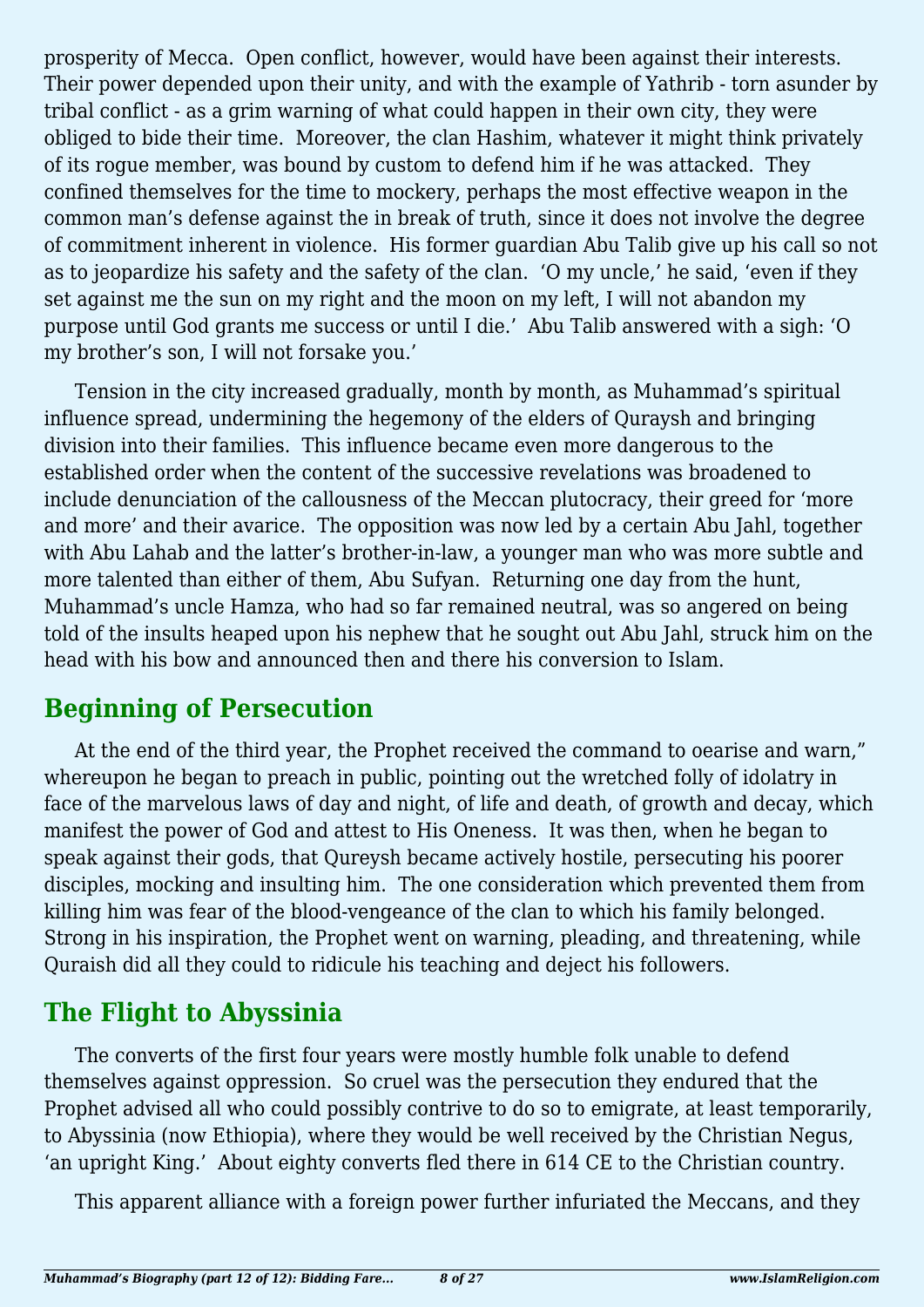sent envoys to the Negus demanding the Muslims' extradition. A great debate was held at Court and the Muslims won the day, first by demonstrating that they worshipped the same God as the Christians, and then by reciting one of the Quranic passages concerning the Virgin Mary, whereupon the Negus wept and said: 'Truly this has come from the same source as that which Jesus brought.'

Still in spite of persecution and emigration, the little company of Muslims grew in number. The Quraish were seriously alarmed. Idol worship at the Kaaba, the holy place to which all Arabia made pilgrimage, ranked for them as its guardians, as first among their vested interests. At the season of the pilgrimage, they posted men on all the roads to warn the tribes against the madman who was preaching in their midst. They tried to bring the Prophet to a compromise, offering to accept his religion if he would so modify it as to make room for their gods as intercessors with God. In return, they offered to make him their king if he would give up attacking idolatry. Prophet Muhammad's constant refusal frustrated their efforts at negotiation.

#### **Conversion of Umar**

More important still was the conversion of one of the most formidable young men in the city, Umar ibn al-Khattab. Infuriated by the increasing success of the new religion so contrary to all that he had been brought up to believe - he swore to kill Muhammad, may the mercy and blessings of God be upon him, regardless of the consequences. He was instructed that, before doing so, he had better look into the affairs of his own family, for his sister and her husband had become Muslims. Bursting into their home he found them reading a Chapter called 'Ta-Ha', and when his sister acknowledged that they had indeed embraced Islam, he struck her a harsh blow. More than a little ashamed of himself, he then asked to see what they had been reading. She handed him the text after insisting he made ablution before handling it, and as he read these verses of the Quran, he underwent a sudden and total transformation. The sweet potency of the words of Quran changed him forever! He went directly to Muhammad and accepted Islam.

Men such as these were too important in the social hierarchy to be attacked, but most of the new Muslims were either poor or in slavery. The poor were beaten and the slaves tortured to make them renounce their faith, and there was little Muhammad could do to protect them.

A black slave named Bilal was pegged down naked under the scorching sun with a heavy stone on his chest and left to die of thirst. He was taunted by the pagans to renounce his religion in return for remission of torture, but his only reply was *'Ahad! Ahad!'* ('God is One! God is One!'). It was in this state, on the point of death, that Abu Bakr found him and ransomed him for an exorbitant fee. He was nursed back to health in Muhammad's home and became one of the closest and best-loved of the companions. When, much later, the question arose as to how the faithful should be summoned to prayer, Bilal became the first *mu'ezzin* (the call to prayer announced with a loud voice from the Muslim place of worship, called masjid) of Islam: a tall, thin black man with a powerful voice and, so it is said, the face of a crow under a thatch of grey hair; a man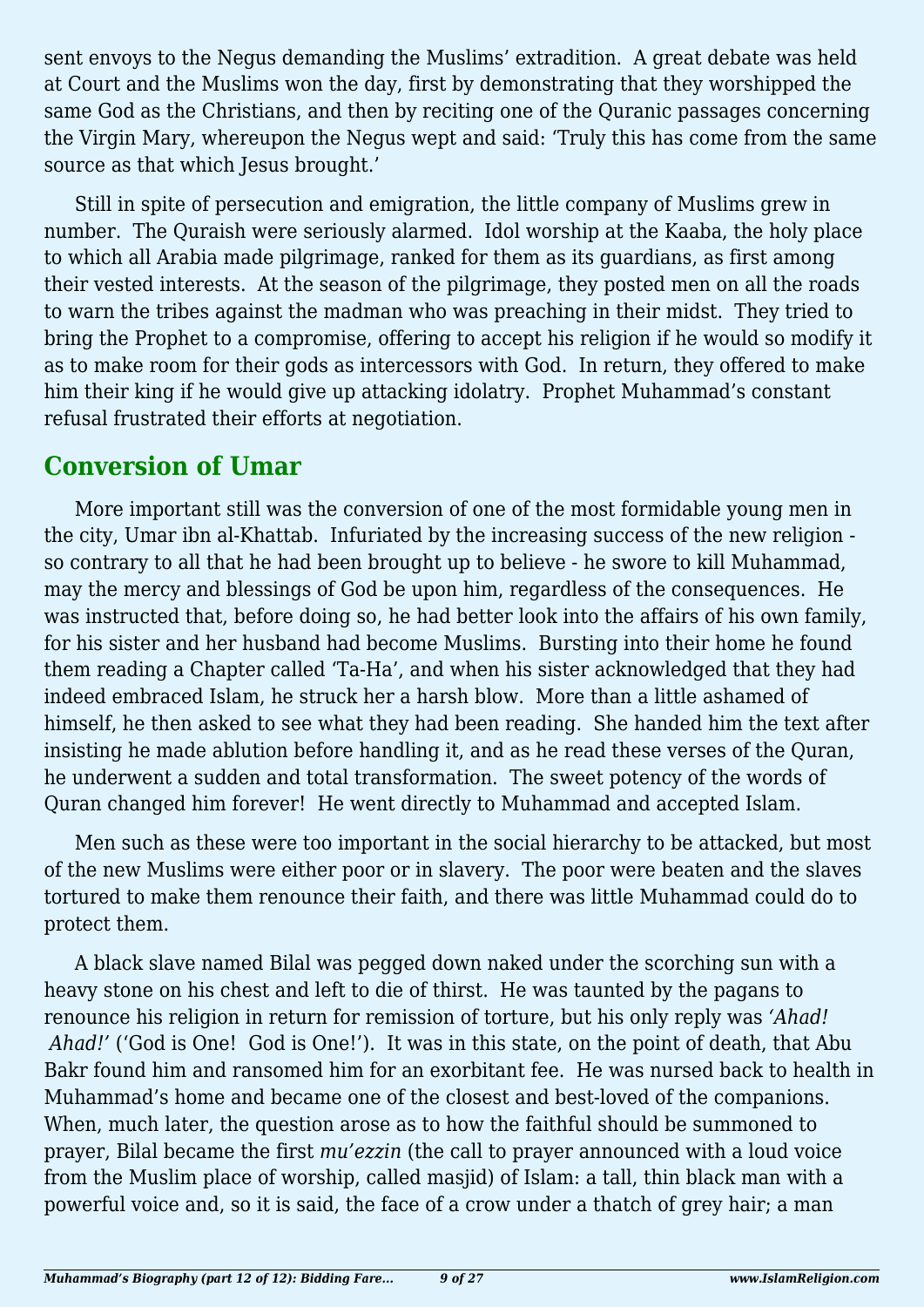from whom the sun had burned out, during his torment, everything but love of the One and of the messenger of the One.

## **Destruction of the Saheefah**

Frustrated on every side, the Meccan oligarchy, under the leadership of Abu Jahl, now drew up a formal document declaring a ban or boycott against the Hashim clan as a whole; there were to be no commercial dealings with them until they outlawed Muhammad, and no one was to marry a woman of Hashim or give their daughter to a man of the clan. Then, for three years, the Prophet was constrained with all his kinsfolk in their stronghold, which was situated in one of the gorges which ran down to Mecca.

At length some kinder hearts among Qureysh grew weary of the boycott of old friends and neighbors. They managed to have the document, which had been placed in the Kaaba, brought out for reconsideration. When it was found that all the writing had been destroyed by white ants, except the words Bismika Allahumma (oeIn thy name, O God"). When the elders saw that marvel, the ban was removed, and the Prophet was again free to go about the city. Meanwhile, the opposition to his preaching had grown rigid. He had little success among the Meccans, and an attempt which he had once made to preach in the city of Taif was a failure. His mission was not proceeding how he expected,, when, at the season of the yearly pilgrimage', he came upon a little group of men who heard him gladly.

# **Muhammad's Biography (part 5 of 12): Setting the Stage for Migration**

**Description:** The major events which led to the emigration of the Muslims to Medina. By IslamReligion.com Published on 13 Feb 2006 - Last modified on 04 Oct 2009

Category: [Articles](http://www.islamreligion.com/articles/) >[The Prophet Muhammad](http://www.islamreligion.com/category/79/) > [His Biography](http://www.islamreligion.com/category/82/)

## **Men from Yathrib**

They came performing the pilgrimage (Hajj) from Yathrib, a city more than two hundred miles away, which has since become world-famous as al-Medina, oethe City" par excellence. Yathrib was fortunate in its location in a pleasant oasis, famous even to this day for the excellence of its dates, but unfortunate in every other way. The oasis had been the scene of almost unceasing tribal strife. Jews fought Jews and Arabs fought Arabs; Arabs allied themselves with Jews and fought other Arabs allied with a different Jewish community. While Mecca prospered, Yathrib lived in wretchedness. It was in need of a leader capable of uniting its people.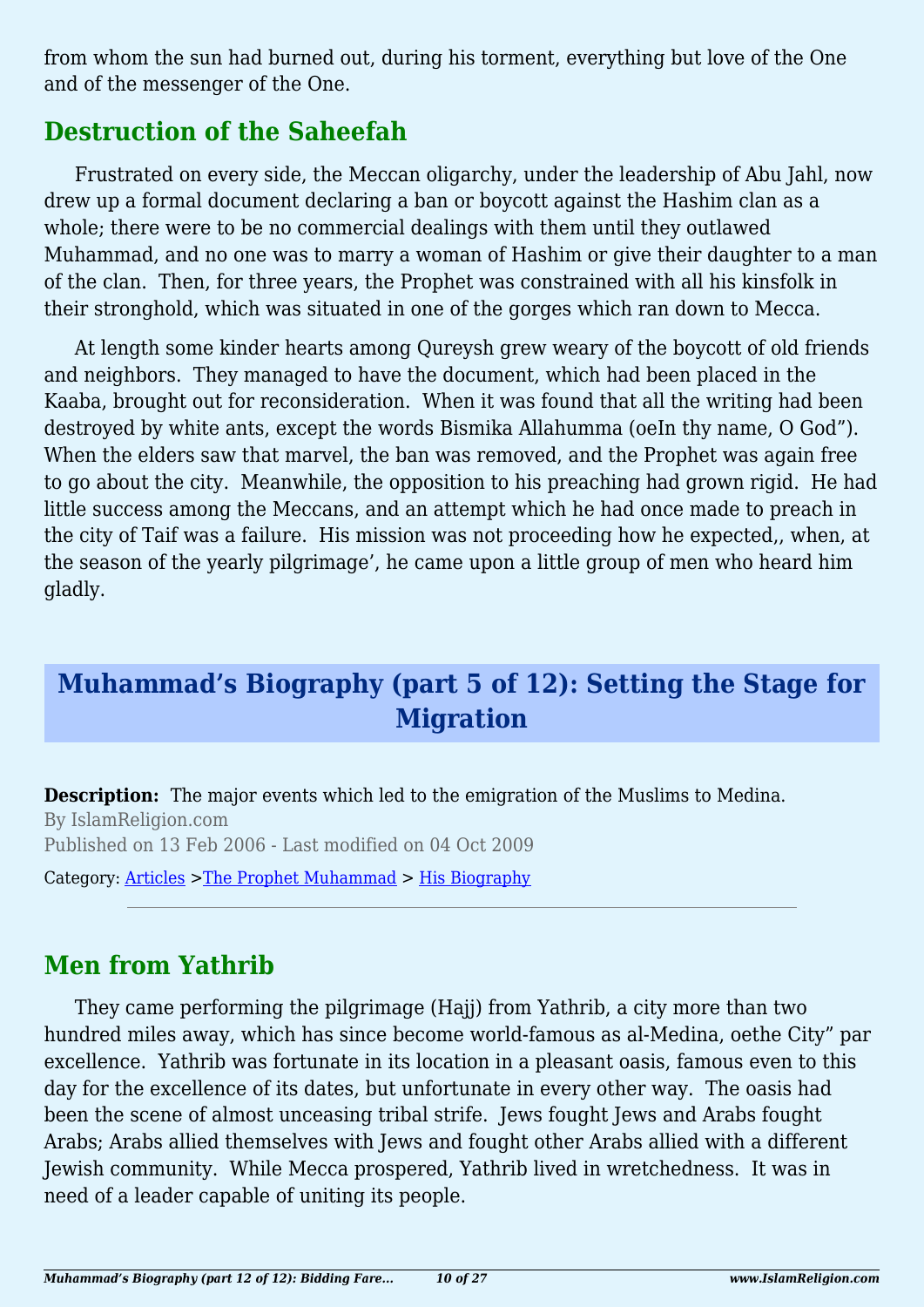At Yathrib, there were Jewish tribes with learned rabbis who had often spoken to the pagans of a Prophet soon to come among the Jews, with whom, when he came, the Jews would destroy the Arabs as the tribes of 'Aad and Thamud had been destroyed of old for their idolatry.

The Prophet Muhammad, may the mercy and blessings of God be upon him, at that stage in his call was secretly visiting different tribes in the outskirts of Mecca to convey them the message of Islam. Once, he overheard a group of men at Aqaba, a place outside Mecca, and he asked to sit with them to which they gladly welcomed. When the men from the tribe of Khazraj from Yathrib heard what Muhammad had to say, they recognized him as the Prophet whom the Jews had described to them, and all six men accepted Islam. They also hoped that Muhammad, through this new religion, could be the man who would unite them with their brother tribe, the Aws, a tribe in Yathrib with whom they shared common ancestry, but distraught with years of war and animosity. They determined to return to Yathrib and spread the religion of Muhammad. As a result, not a house existed in Yathrib except that it heard the message Islam, and the next season of pilgrimage, in the year 621, a deputation came from Yathrib purposely to meet the Prophet.

#### **First Pact of Aqaba**

This deputation was composed of twelve men, five of those present the previous year, and two members of the Aws. They met the Prophet again at Aqaba and pledged in their own names and in those of their wives, to associate no other creation with God (to become Muslim), neither to steal nor to commit adultery nor to kill their infants, even in dire poverty; and they undertook to obey this man in all things just. This is known as the First Pledge of Aqaba. When they returned to Yathrib, the Prophet sent with them his first ambassador, Mus'ab ibn 'Umair, to teach the new converts the rudiments of the faith and further spread the religion to those who had not yet embraced Islam.

Mus'ab preached the message of Islam until almost every family in Yathrib had a Muslim in their midst, and before the Hajj of the following year, 622, Mus'ab returned to the Prophet and told him the good news of his mission, and of the goodness and strength of Yathrib and its people.

## **Second Pact of Aqaba**

In 622, pilgrims from Yathrib, seventy-five of them Muslims, from them two women, came to perform the Hajj. During the latter part of one night, while all were asleep, the Muslims from amongst the Yathribite pilgrims secretly crept into the place whether they had previously arranged to meet the Prophet, at the rocks at Aqaba, to vow allegiance to the Prophet and invite him to their city. At Aqaba, they met the Prophet, and with him was his uncle, then still a pagan but one who defended his nephew due to familial bonds. He spoke and warned the Muslims about the dangers of their task, and against proving untrue to their commitment if they undertook it. Another person from the pilgrims who was present the previous two years also stood and warned against the danger of their commitment and their preparedness to uphold it. In their staunch determination and love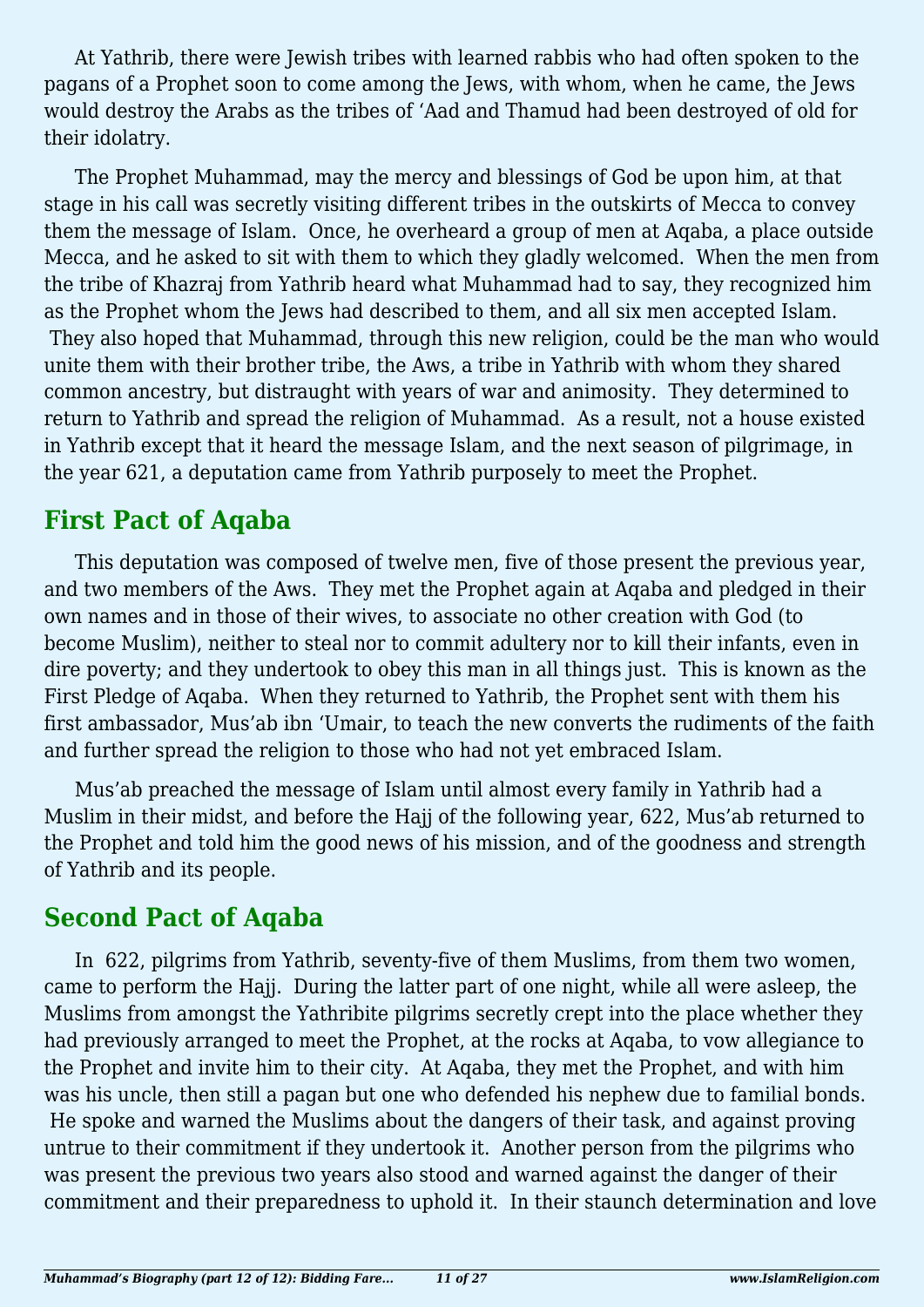of the Prophet, they swore to defend him as they would defend their own selves, their wives and children. It was then that the Hijrah, the emigration to Yathrib, was decided.

This is known as the Pledge of War, because it involved protecting the person of the Prophet, by arms if necessary; and soon after the emigration to Yathrib, the Quranic verses permitting war in defense of the religion were revealed. These verses are crucial in the history of Islam:

**oePermission is given unto those who fight because they have been wronged, and God is indeed able to give them victory; those who have been driven from their homes unjustly only because they said -- Our Lord is God! For were it not that God repels some people by means of others, monasteries and churches and synagogues and mosques in which the name of God is extolled would surely have been destroyed…" (Quran 22:39-40)**

A turning-point had come for Prophet Muhammad, for the Muslims, and for the world. It was Prophet Muhammad's destiny, and an aspect of his prophetic function, that he should demonstrate the alternatives open to the persecuted and the oppressed; on the one hand, forbearance; on the other, what is called by Christians the 'just war', but for which, in the words of a later Quranic revelation " oecorruption would surely overwhelm the earth" (Quran 2:251)*.* For almost thirteen years, he and his followers had suffered persecution, threats and insults without raising a hand in self-defense. They had proved that this was humanly possible. Circumstances were now changing and called for a very different response if the religion of Islam was to survive in the world. Peace has its seasons, but so has war, and the Muslim never forgets that every man born is born to struggle in one form or another, at one level or another; if not physically, then spiritually. Those who try to ignore this fact are, sooner or later, enslaved.

## **Plot to Murder the Prophet**

In small groups, the Muslims slipped out of Mecca and took the road to Yathrib. The Hijrah ('emigration') had begun.

For Quraish the limits of what was bearable had been passed. Enemies within the city were bad enough, but now these enemies were setting up a rival centre to the north. The death of Abu Talib had removed Muhammad's chief protector. Restrained hitherto by principles inherited from their bedouin forefathers and by the fear of causing a troublesome blood feud, the leaders finally decided that Muhammad must die. Abu Jahl proposed a simple plan. Young men should be chosen from different clans, each one to strike a mortal blow, so that Muhammad's blood would be upon all of them. Hashim could not seek retribution from all the other clans.

# **Muhammad's Biography (part 6 of 12): The Hijrah of the**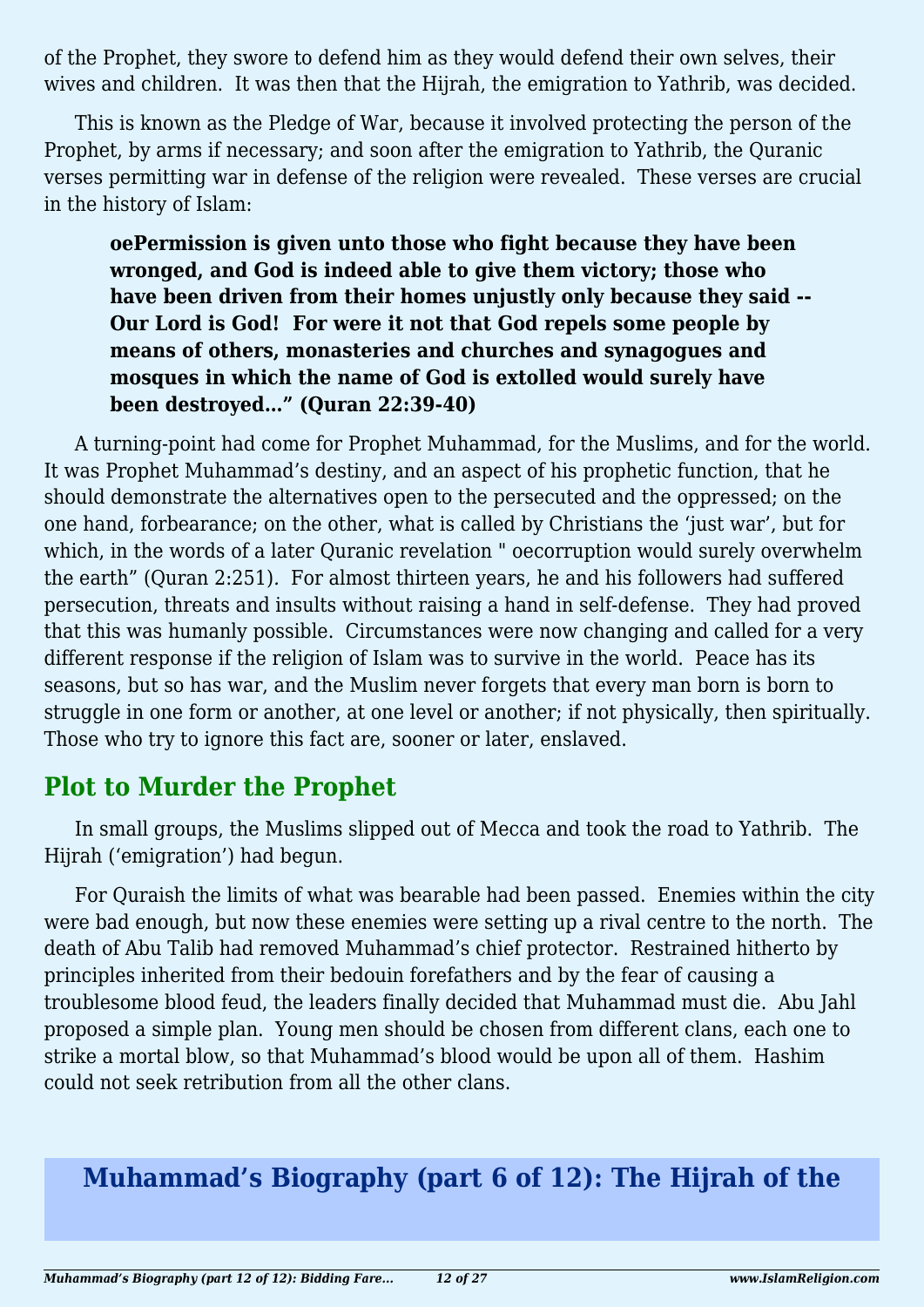## **Prophet**

**Description:** A detailed account of the migration of the Prophet from Mecca to Medina. By IslamReligion.com Published on 13 Feb 2006 - Last modified on 04 Oct 2009

Category: [Articles](http://www.islamreligion.com/articles/) >[The Prophet Muhammad](http://www.islamreligion.com/category/79/) > [His Biography](http://www.islamreligion.com/category/82/)

# **The Hijrah (23 September, 622 C.E.)**

Meanwhile, the Prophet, with a few intimates, had been awaiting the divine command to join the other Muslims in Yathrib. He was not free to emigrate until this command came to him. At last the command came. He gave his cloak to Ali, bidding him lie down on the bed so that anyone looking in might think Muhammad lay there. The slayers were to strike him as he came out of the house, whether in the night or early morning. He knew they would not injure Ali. The assassins were already surrounding his house when Prophet Muhammad slipped out unseen. He went to Abu Bakr's house and called to him, and they both went together to a cavern in a desert hill, hiding there until the hue and cry was past. Abu Bakr's son and daughter and his herdsman brought them food and tidings after nightfall. Once, a search party came so near to them in their hiding-place that they could hear their words. Abu Bakr was afraid and said, oeO Messenger of God, Were one of them to look down towards his feet, he would see us!" The Prophet replied:

oeWhat do you think of two people with whim God is the Third? Do not be sad, for indeed God is with us." (*Saheeh Al-Bukhari*)

When the search party had departed their presence, , Abu Bakr had the riding-camels and the guide brought to the cave at night, and they set out on the long ride to Yathrib.

After traveling for many days on unfrequented paths, the fugitives reached a suburb of Yathrib called Qubaa, where, for weeks past, the people of the city heard that the Prophet had left Mecca, and hence they been setting out to the local hills every morning, watching for the Prophet until heat drove them to shelter. The travelers arrived in the heat of the day, after the watchers had retired. A Jew who was out and about saw him approaching and called out to the Muslims that he whom they expected had at last arrived, and the Muslims set out to the hills before Qubaa to greet him.

The Prophet stayed in Qubaa for some days, and there he built the first mosque of Islam. By that time, Ali, who had left Mecca by foot three days after the Prophet, has also arrived. The Prophet, his companions from Mecca, and the oeHelpers" of Qubaa led him to Medina, where they had been eagerly anticipating his arrival.

The inhabitants of Medina never saw a brighter day in their history. Anas, a close companion of the Prophet, said:

I was present the day he entered Medina and I have never seen a better or brighter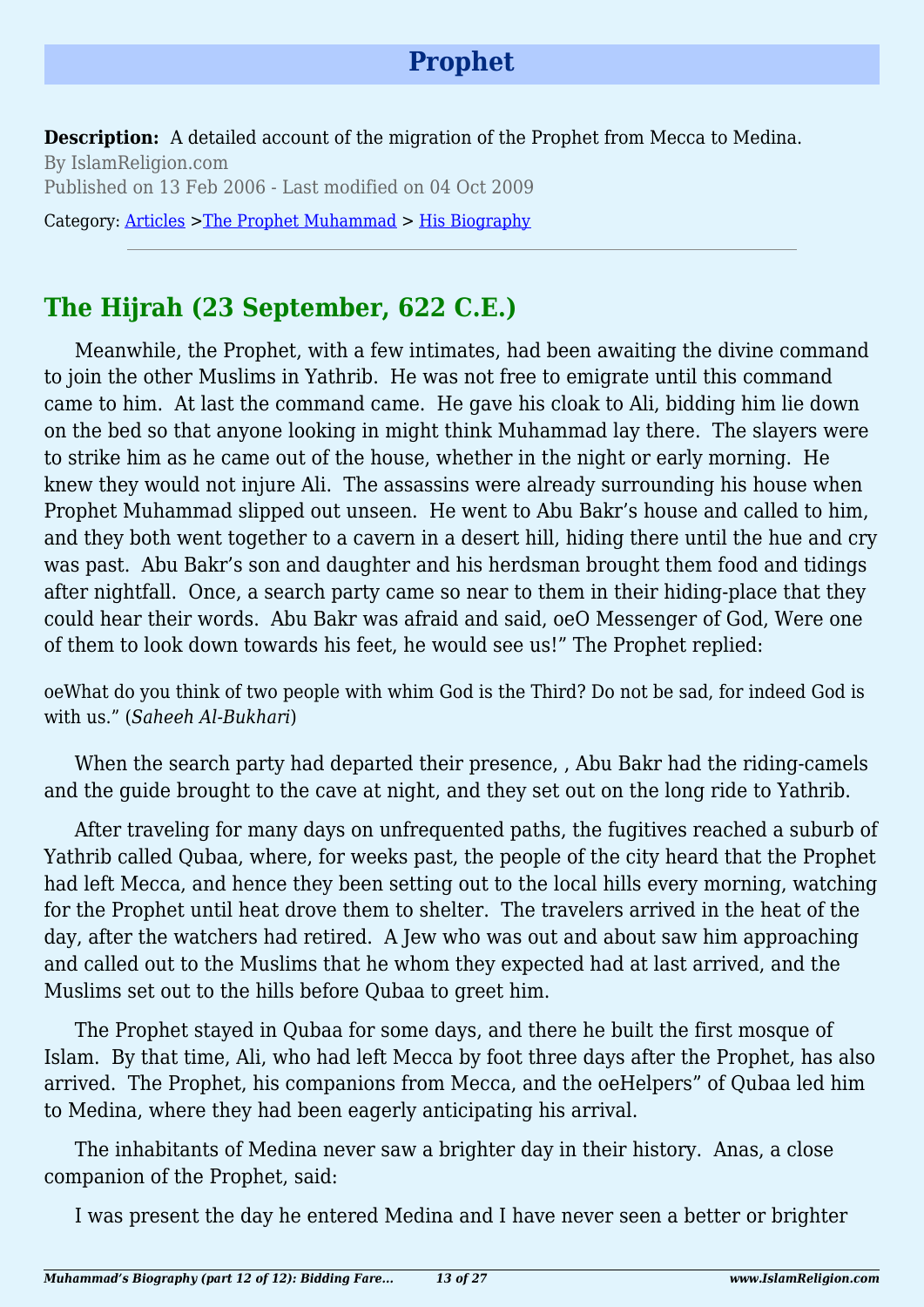day than the day on which he came to us in Medina, and I was present on the day he died, and I have never seen a day worse or darker than the day on which he died" (Ahmed)

Every house in Medina wished that the Prophet would stay with them, and some tried to lead his camel to their home. The Prophet stopped them and said:

#### oeLeave her, for she is under (Divine) Command."

It passed many houses until it cam to a halt and knelt at the land of Banu Najjaar. The Prophet did not descend until the camel had risen and gone on a little, then it turned and went back to its original place and knelt again. Upon that, the Prophet descended from it. He was pleased with its choice, for Banu Najjaar were his maternal uncles, and he also desired to honor them. When individuals from the family has were soliciting him to enter their houses, a certain Abu Ayyoub stepped for ward to his saddle and took it into his house. The Prophet said:

#### oeA man goes with his saddle." (*Saheeh Al-Bukhari, Saheeh Muslim*)

The first task he undertook in Medina was to build a Mosque. The Prophet, may the mercy and blessings of God be upon him, sent for the two boys who owned the date-store and asked them to name the price of the yard. They answered, oeNay, but we shall make thee a gift of it, O Prophet of God!" The Prophet however, refused their offer, paid them its price and built a mosque from there, he himself taking part in its erection. While working, he was heard saying:

oeO God! There is no goodness except that of the Hereafter, so please forgive the Helpers and the Emigrants." (*Saheeh Al-Bukhari*)

The mosque served as a place of worship for Muslims. The prayer which was previously an individual act performed in secret now became a public affair, one which epitomizes a Muslim society. The period in which Muslims and Islam was subordinate and oppressed was over, now the adthaan, the call to prayer, would be called aloud, booming and penetrating the walls of every house, calling and reminding Muslims to fulfill their obligation to their Creator. The mosque was a symbol of the Islamic society. It was a place of worship, a school where Muslims would enlighten themselves about the truths if the religion, a meeting place whether the differences of various warring parties would be resolved, and an administration building from which all matters concerning the society would emanate, a true example of how Islam incorporates all aspects of life into the religion. All these tasks were undertaken in a place built upon the trunks of date-palm trunks roofed with its leaves.

When the first and most important task was complete, he also made houses on both sides of the mosque for his family, also from the same materials. The Prophet's Mosque and house in Medina stands today in that very place.

The Hijrah had been completed. It was 23 September 622, and the Islamic era, the Muslim calendar, begins the day on which this event took place.. And from this day on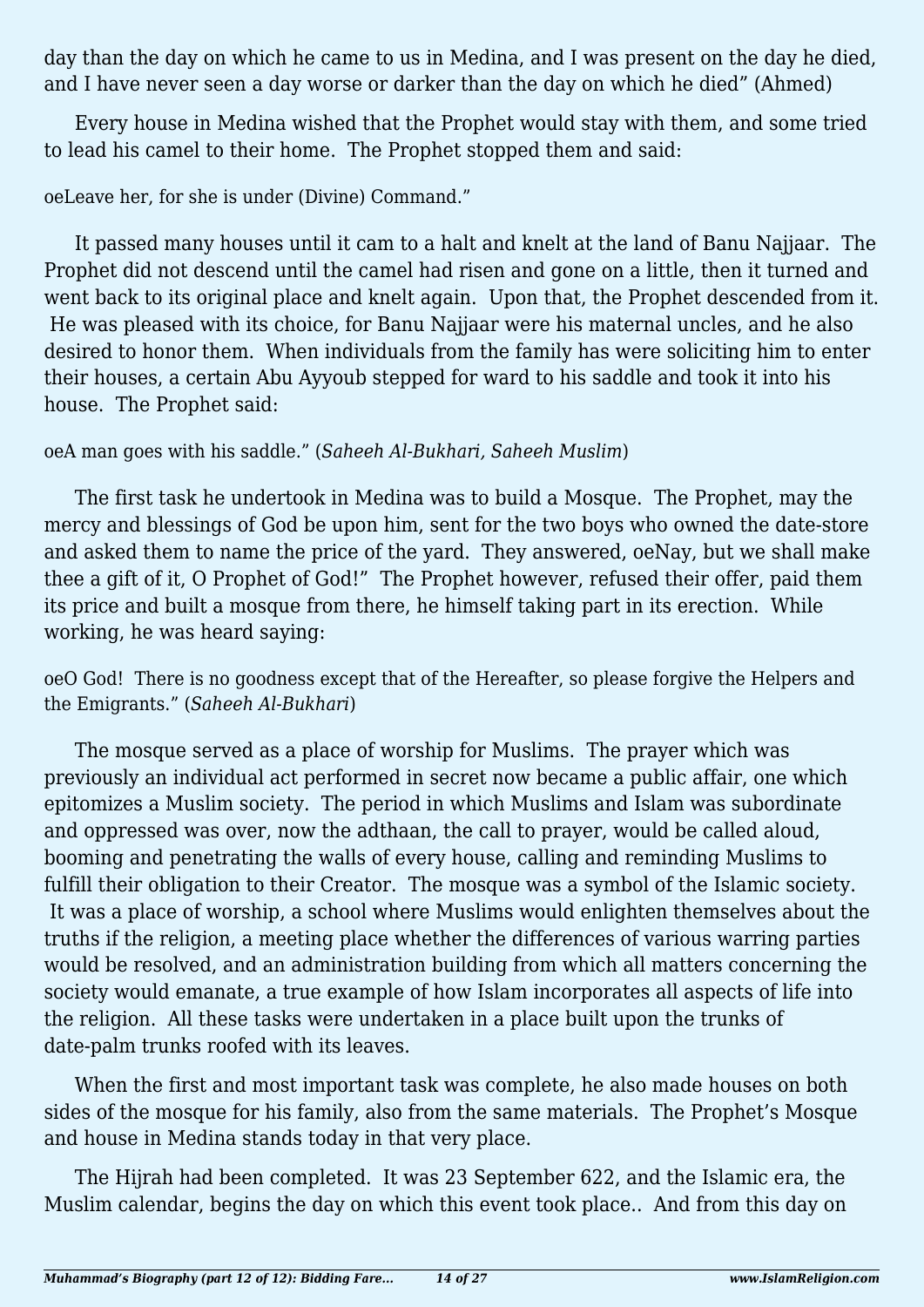Yathrib had a new name, a name of glory: Madinat-un-Nabi, the City of the Prophet, in brief, Medina.

Such was the Hijrah, the emigration from Mecca to Yathrib. The thirteen years of humiliation, of persecution, of limited success, and of prophecy still unfulfilled were over.

The ten years of success, the fullest that has ever crowned one man's endeavor, had begun. The Hijrah makes a clear division in the story of the Prophet's Mission, which is evident from the Quran. Till then he had only been a preacher. Thenceforth he was the ruler of a State, at first a very small one, but which grew in ten years to become the empire of Arabia. The kind of guidance which he and his people needed after the Hijrah was not the same as that which they had needed before. The Medina chapters differ, therefore, from the Meccan chapters. The latter give guidance to the individual soul and to the Prophet as Warner: the former give guidance to a growing social and political community and to the Prophet as example, lawgiver, and reformer.

## **Muhammad's Biography (part 7 of 12): A New Stage in Medina**

**Description:** The challenges of establishment a new city state in Medina. By IslamReligion.com Published on 13 Feb 2006 - Last modified on 19 Feb 2008 Category: [Articles](http://www.islamreligion.com/articles/) >[The Prophet Muhammad](http://www.islamreligion.com/category/79/) > [His Biography](http://www.islamreligion.com/category/82/)

Prophet Muhammad's main meal was usually a boiled gruel, with dates and milk, his only other meal of the day being dates and water; but he frequently went hungry, sometimes even binding a flat stone against his belly to alleviate his discomfort. One day a woman gave him a cloak - something he badly needed - but the same evening someone asked for it to make a shroud, and he promptly gave it as charity. He was brought food by those who had a small surplus, but he never seemed to keep it long enough to taste it, as there was always someone in greater need. With diminished physical strength - now fifty-two years old - he struggled to build a nation based upon the true religion of Islam out of the varied assortment of people God had given him as his raw material.

By force of character combined with extraordinary diplomatic skill, Prophet Muhammad began to reconcile the warring factions of Medina. With his other companions also emigrating, a support system for the newcomers was of essential importance. To unite the 'emigrants' (*Muhājirūn*) with the local Muslims, the 'helpers' ( *Ansār*), he established a system of personal relationships: each 'helper' took an 'emigrant' as his brother, to be treated as such under all circumstances and to stand in order of inheritance along with members of the natural family. With a few exceptions, the 'emigrants' had lost everything they possessed and were completely dependent upon their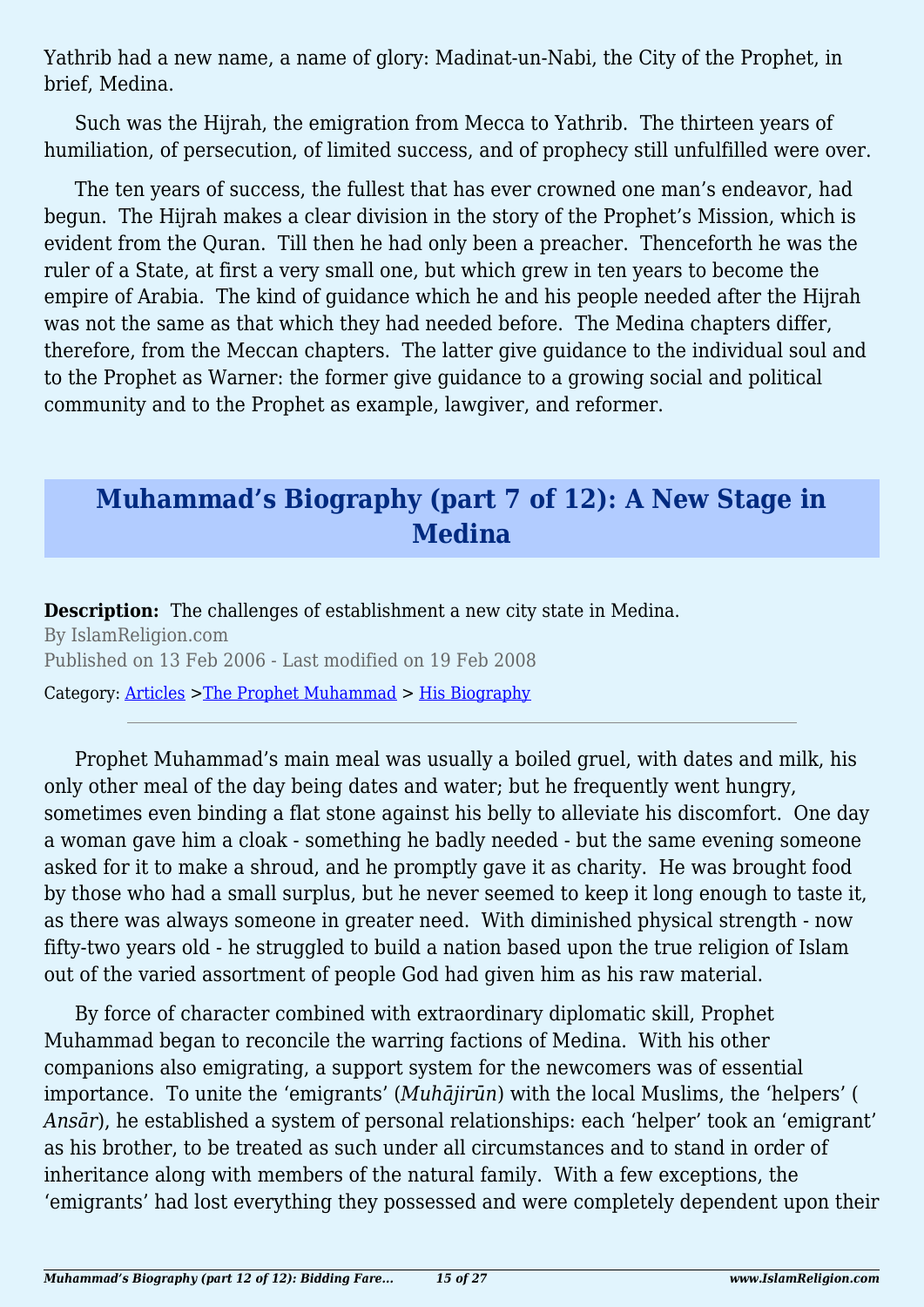new brothers. The Helpers sometimes went so far as to give their Emigrant brothers half of whatever they possessed in the form of houses, assets, lands and groves. Such was the enthusiasm of the Helpers to share everything with their brothers-in-faith that they divided everything into two parts to draw lots for allocating their share. In most cases, they tried to give the Emigrants the fairer portion of their property.

One is tempted to describe as a 'miracle' the fact that this situation seems to have caused no resentment whatever among those who were so suddenly obliged to take complete strangers into their families. This bond of brotherhood broke all ties of ancestry, color, nationality and other factors previously regarded as a standard of honor. The only ties which now mattered were religious. Seldom has the power of religious faith to change men been more clearly demonstrated.

The Meccan Muslims, however, had not forgotten their old skills. An 'emigrant' who when his new brother said to him, 'O poorest of the poor, how can I help you? My house and my funds are at your disposal!' replied: 'O kindest of kind friends, just show me the way to the local market. The rest will take care of itself.' This man, it is said, started by selling cheese and clarified butter, and soon became rich enough to pay the dower of a local girl and, in due course, was able to equip a caravan of 700 camels.

Such enterprise was encouraged, but there were also those who had neither the ability to do so nor did they have family or property. They would spend the day in the Mosque and at night, the Prophet would place them with various individuals of the Helpers. They came to be known as *'Ahl us-Suffa.'* Some were fed at the Prophet's own table, when there was any to spare, and with roasted barley from the community chest.

In the first year of his reign at Yathrib, the Prophet made a solemn covenant of mutual obligation between his people and the Jews tribes of Medina and its surrounding areas, in which it was agreed that they would have equal status as citizens of a state and full religious liberty, and that each would defend the other if attacked.

But their idea of a Prophet was one who would give them dominion, and a Jewish prophet, not an Arabian one. The Jews had also profited greatly from the infighting between Arab tribes, as it was through this instability of the region that they had gained the upper hand in trade and commodities. Peace among the tribes of Medina and its surrounding areas was a threat to the Jews.

Also, from among the inhabitants of Medina were those who resented the newcomers, but held their peace for the time being. The most powerful of them, Abdullah ibn Ubayy ibn Salool, was extremely resentful of the arrival of the Prophet, as it was he who was the de facto the leader of Yathrib prior to the Prophet. He accepted Islam as a matter of formality, though he would later betray the Muslims as the leader of the 'hypocrites.'

Due to this common hatred of the Prophet, the Muslims, and the new state of affairs of Yathrib, the alliance between the Jews and the 'hypocrites' of Medina was almost inevitable. Throughout the history of Muslims in Medina, they tried to seduce the followers of the new religion, constantly plotting and planning against them. Due to this, there is frequent mention of the Jews and hypocrites in the Medina chapters of the Quran.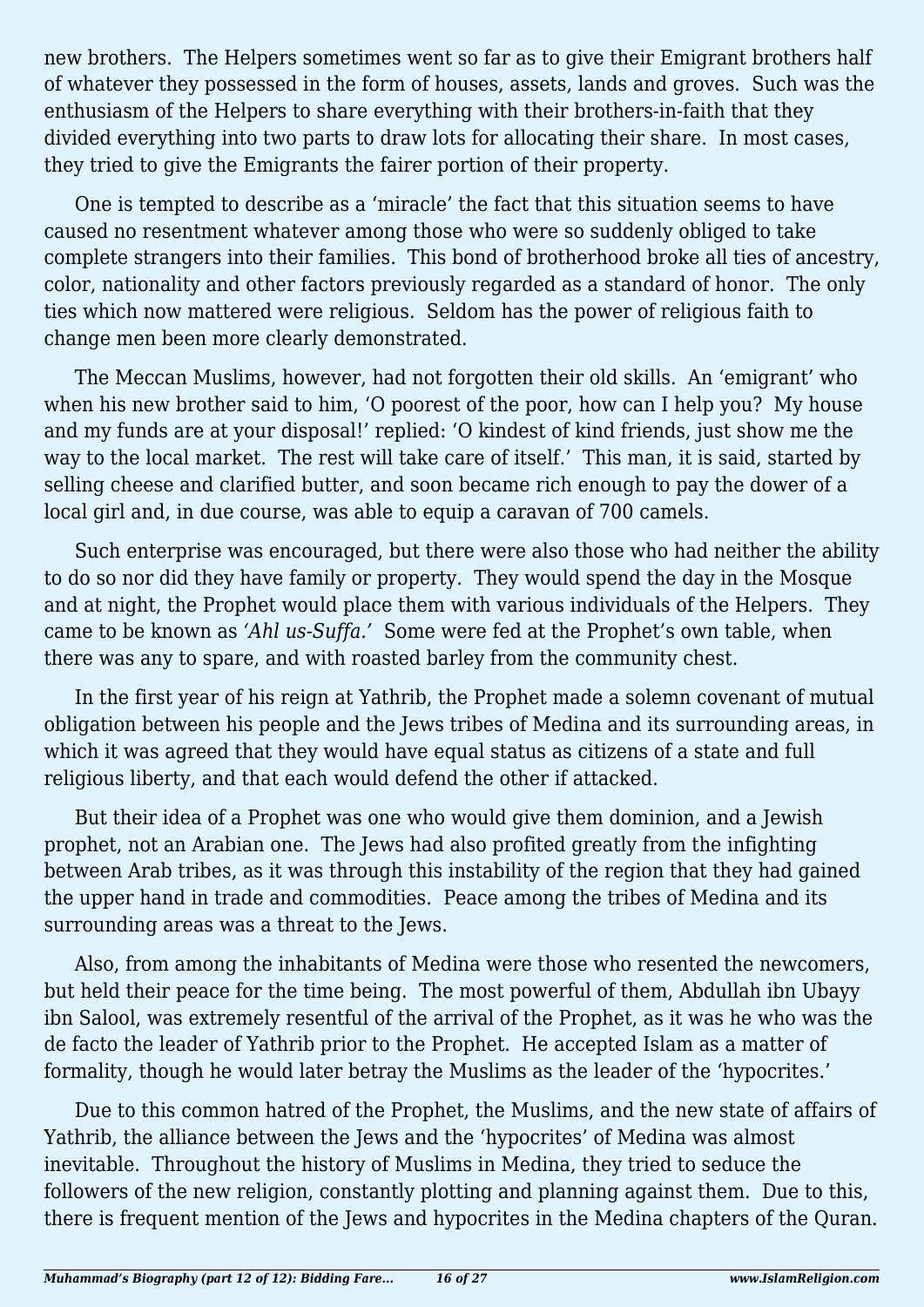## **The Qiblah**

The Qiblah (the direction toward which the Muslims pray) until this point had been Jerusalem. The Jews imagined that the choice implied a leaning toward Judaism and that the Prophet stood in need of their instruction. The Prophet longed for the Qiblah to be changed to the Kaaba. The first place on earth built for the worship of God, and rebuilt by Abraham. In the second year after the migration, The Prophet received command to change the Qiblah from Jerusalem to the Kaaba at Mecca. A whole portion of Surah al-Baqara relates to this Jewish controversy.

#### **The First Expeditions**

The Prophet's first concern as ruler was to establish public worship and lay down the constitution of the State: but he did not forget that the Quraish had sworn to make an end of his religion. Enraged that the Prophet had succeeded in migrating to Medina, they increased their torture and persecution of the Muslims who stayed behind in Mecca. Their evil plots did not stop their. They also tried to make secret alliances with some polytheists of Medina, such as Abdullah ibn Ubayy previously mentioned, ordering him to kill or expel the Prophet. The Quraish often sent threatening messages to Muslims of Medina warning of their annihilation, and so much news of the plots and plans of the polytheists reached the Prophet himself that he requested the positioning of security guards around his house. It was at this time that God had given the Muslims permission to take arms against the disbelievers.

For thirteen years they had been strict pacifists. Now, however, several small expeditions were sent, led either by the Prophet himself or some other of the emigrants from Mecca for the purpose of reconnoitering the routes which led to Mecca, as well as forming alliances with other tribes. Other expeditions were led in order to intercept some caravans returning from Syria en route to Mecca, a way that Muslims could place economic pressure of the Quraish in order to quit their harassment of the Muslims, both in Mecca and Medina. Few of these expeditions ever saw actual battle, but through them, the Muslims established their new position in the Arabian Peninsula, that they were no longer an oppressed and weak people, but rather their strength had grown and were now a formidable force not easily reckoned with.

## **Muhammad's Biography (part 8 of 12): The Campaign of Badr**

**Description:** One of the most decisive battles in human history changed the political balance of the Arabian Peninsula.

By IslamReligion.com Published on 13 Feb 2006 - Last modified on 04 Oct 2009

Category: [Articles](http://www.islamreligion.com/articles/) >[The Prophet Muhammad](http://www.islamreligion.com/category/79/) > [His Biography](http://www.islamreligion.com/category/82/)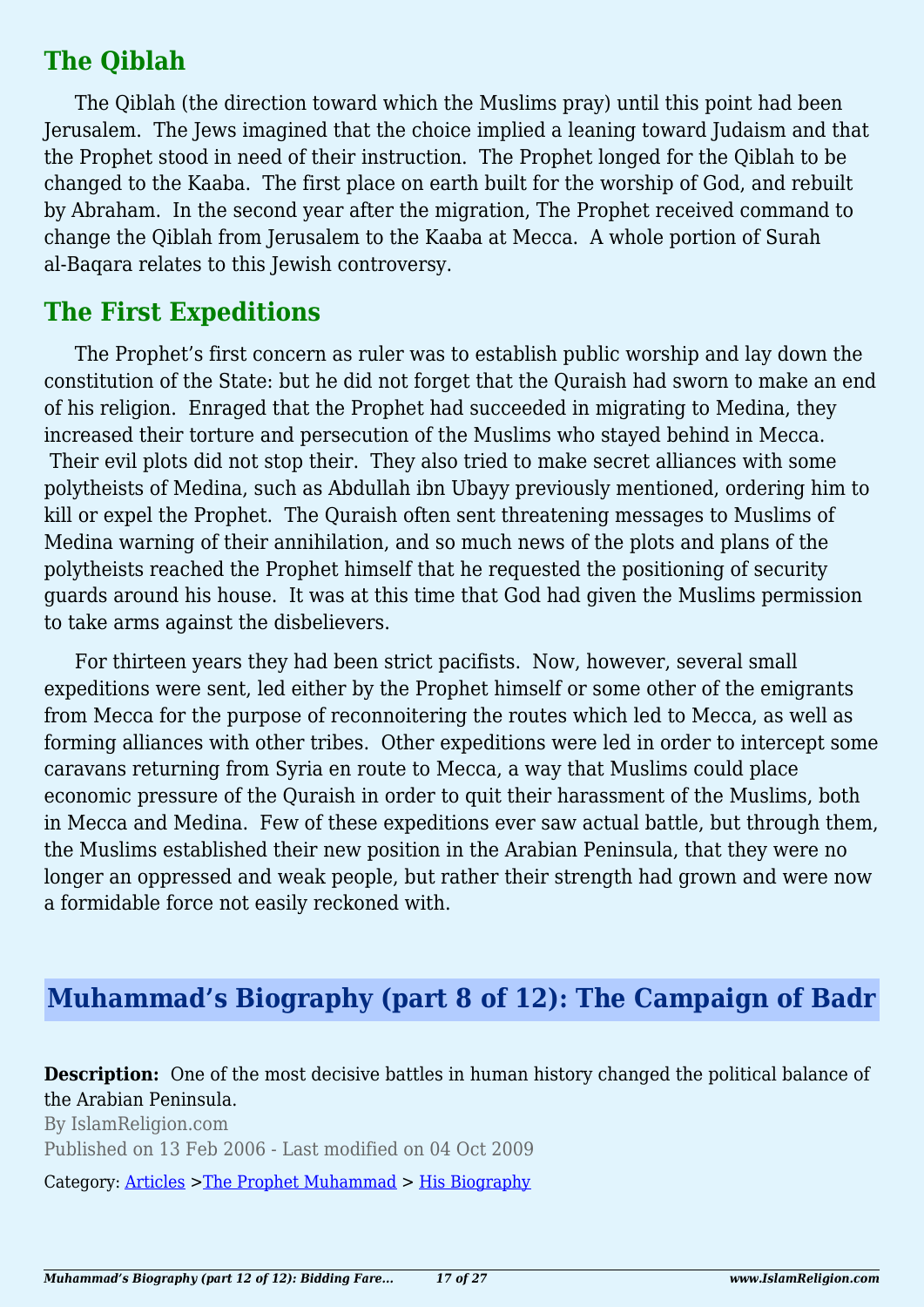## **The Campaign of Badr**

On one expedition, the Quraishite caravan on route to Syria had escaped the Muslims. The Muslims were in wait for its return. Some scouts of the Muslims saw the caravan, led by Abu Sufyan himself, pass by them, and hurriedly informed the Prophet of it and its size. If this caravan were intercepted, it would have an economic impact of great measure, one which would shake the entire society of the Meccans. The Muslim scouts reported that the caravan would be halting at the wells of Badr, and the Muslims now prepared themselves to intercept it.

News of these preparations reached Abu Sufyan on his southward journey, and he sent an urgent message to Mecca that an army should be dispatched to deal with the Muslims. Grasping the catastrophic consequences if the caravan were intercepted, they immediately rounded as much power as possible and departed to encounter the Muslims. On way to Badr, the army received news that Abu Sufyan managed to escape the Muslims by driving the caravan to an alternative route along the seashore. The Meccan army, numbering about a thousand men, persisted to Badr in order to teach a lesson to the Muslims, dissuading them from attacking any caravans in the future.

When the Muslims came to know of the advance of the Meccan army, they knew that a daring step must be taken in the matter. If the Muslims did not encounter them at Badr, the Meccans would continue undermine the cause of Islam with all their ability, possibly even proceeding to Medina desecrating lives property and wealth there. The Prophet, may the mercy and blessings of God be upon him, held and advisory meeting to determine the course of action. The Prophet did not want to lead the Muslims, especially the Helpers who were the far majority of the army and were not even bound by the Pledge of Aqaba to fight beyond their territories, into something they did not agree to.

A man from the Helpers, Sa'd ibn Mu'aadh stood reaffirmed their devotion to the Prophet and the cause of Islam. From his words were the following:

oeO Prophet of God! We believe in you and we bear witness to what you have vouchsafed to us, and we declare in unequivocal terms that what you have brought is the Truth. We give you our firm pledge of obedience and sacrifice. We obey you most willingly in whatever you command us, and by God Who has sent you with the Truth, if you were to ask us to plunge into the sea, we will do that most readily, and not a man of us will stay behind. We do not grudge the idea of encounter with the enemy. We are experienced in war and we are trustworthy in combat. We hope that God will show you through our hands those deeds of valor which will please your eyes. Kindly lead us to the battlefield in the Name of God.

After this show of extreme support and love for the Prophet and Islam by both the Emigrants and the Helpers, the Muslims, numbering a little over 300, made their way as best they could to Badr. They had only seventy camels and three horses between them, so the men rode by turns. They went forward to what is known in history as *al- Yawm*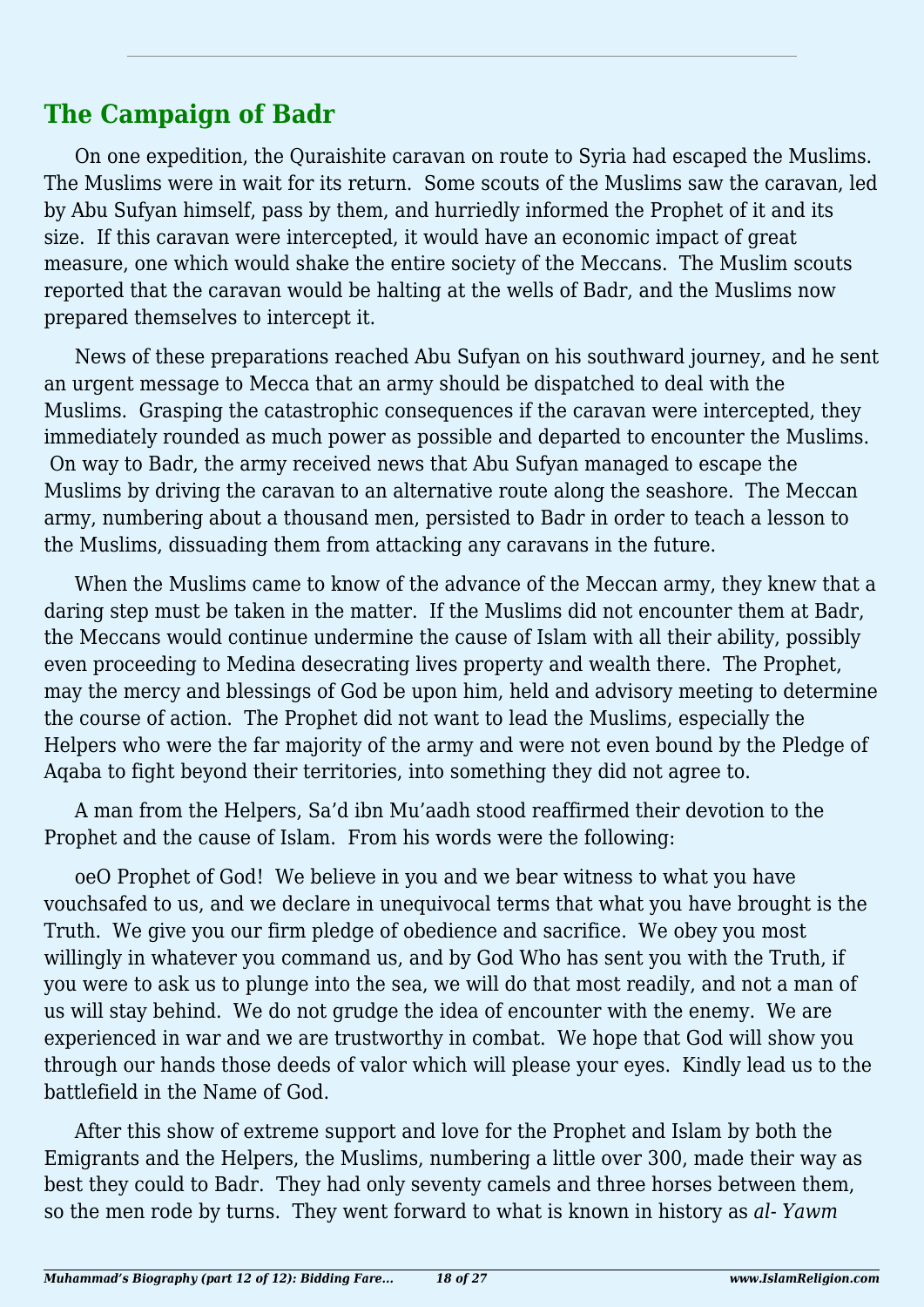*al-Furqan*, the Day of Discrimination; discrimination between light and darkness, good and evil, right and wrong.

Preceding the Day of the battle, the Prophet spent the whole night in prayer and supplication. The battle was fought on 17 Ramadan in the second year of the Hijra; 624 C.E. It was customary for the Arabs to start the battles with individual duels. The Muslims gained an advantage in the duels, and some notaries of the Quraish had been killed. The Quraish enraged, the fell upon the Muslims in order to exterminate them once and for all. The Muslims kept a strategic defensive position, which in turn produced heavy losses for the Meccans. The Prophet was beseeching His Lord with all his might by this time, extending his hands so high that his cloak fell off his shoulders. At that point, he received a revelation promising of the help of God:

#### **oe…I will help you with a thousand of the angels one behind another in succession." (Quran 8:9)**

 Upon hearing the good news, the Prophet ordered the Muslims took an offensive. The great army of Quraish was overwhelmed by the zeal, valor and faith of the Muslims, and after facing heavy losses, they could do nothing but flee. The Muslims were left alone on the field with a few doomed Meccans, amongst them the arch-enemy of Islam, Abu Jahl. The Quraish were defeated and Abu Jahl was killed. The promise of God came true:

#### **oeTheir multitude will be defeated, and they will turn their backs (in flee)." (Quran 54:45)**

 In this, one of the most decisive battles in human history, the total casualties were between only between seventy and eighty.

Mecca reeled under the shock, where Abu Sufyan was left as the dominant figure in the city, and he knew better than anyone that the matter could not be allowed to rest there. Success breeds success, and the bedouin tribes, never slow to assess the balance of power, were increasingly inclined towards alliance with the Muslims, and Islam gained many new converts in Medina.

# **Muhammad's Biography (part 9 of 12): The Treason of Former Allies**

**Description:** Mistakes at Uhud lead to heavy losses of life, and a new tactic reveals victory for the Muslims.

By IslamReligion.com Published on 13 Feb 2006 - Last modified on 19 Feb 2008

Category: [Articles](http://www.islamreligion.com/articles/) >[The Prophet Muhammad](http://www.islamreligion.com/category/79/) > [His Biography](http://www.islamreligion.com/category/82/)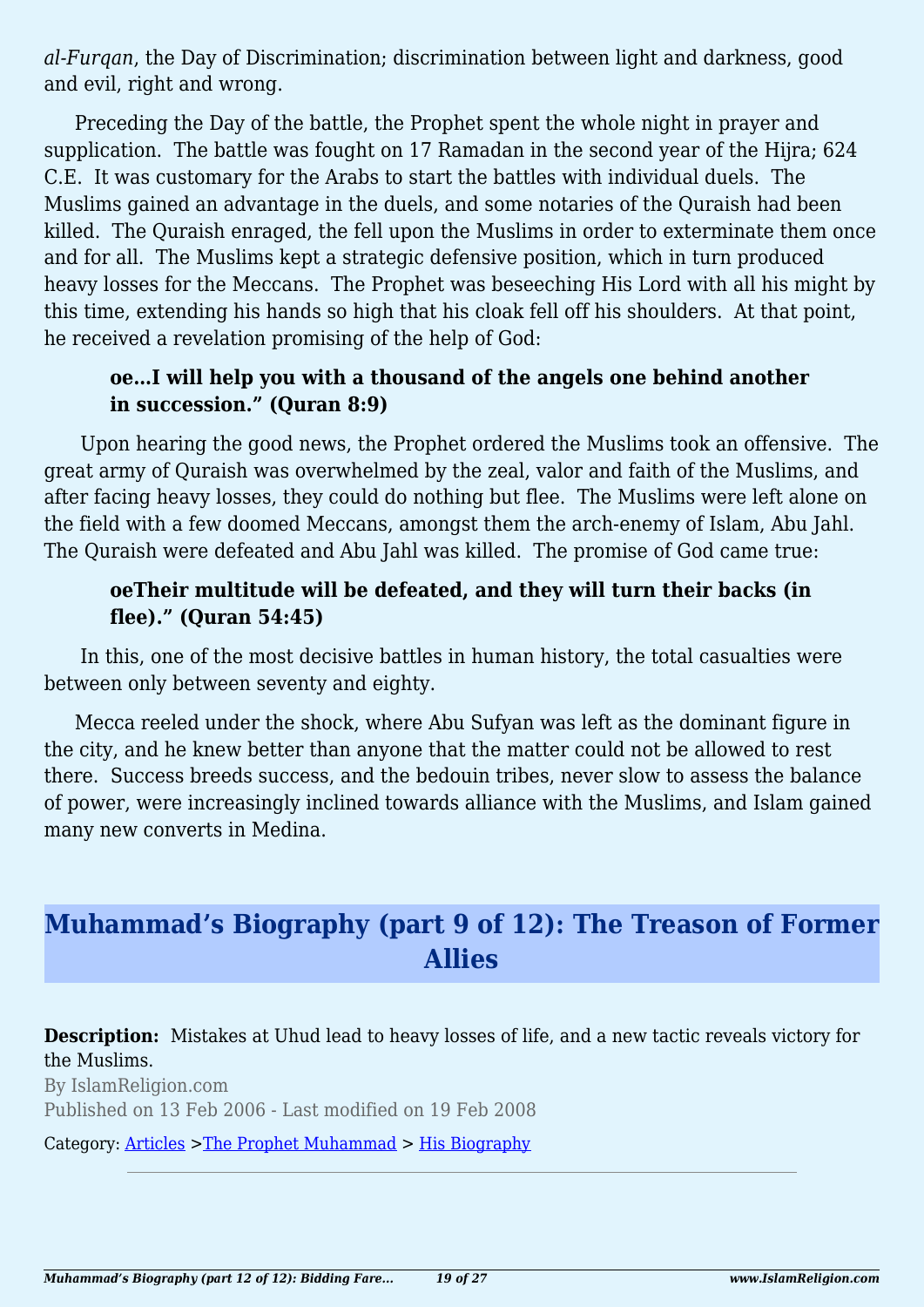#### **The Battle on Mt. Uhud**

In fact, in the following year, an army of three thousand men came from Mecca to destroy Yathrib. The Prophet's first idea was merely to defend the city, a plan of which Ibn Ubayy, the leader of oethe Hypocrites", strongly approved. But the men who had fought at Badr, believing that God would help them against any odds, thought it a shame that they should linger behind walls.

The Prophet, approving of their faith and zeal, gave way to them, and set out with an army of one thousand men toward Mt. Uhud, where the enemy were encamped. Ibn Ubayy withdrew with his men, who were a third of the army, in retaliation. Despite the heavy odds, the battle on Mt. Uhud would have been an even greater victory than that at Badr for the Muslims, but for the disobedience of a band of fifty archers whom the Prophet had set to guard a pass against the enemy cavalry. Seeing their comrades victorious, these men left their post, fearing to lose their share of the spoils. The cavalry of Quraish rode through the gap and fell on the exultant Muslims. The Prophet himself was wounded and the cry arose that he was slain, until someone recognized him and shouted that he was still living: a shout to which the Muslims rallied. Gathering round the Prophet, they retreated, leaving many dead on the hillside. The field belonged to the Meccans, and now the women of Quraish moved among the corpses, lamenting the slain from amongst their own people and mutilating the Muslim dead. Hamzah, the Prophet's young uncle and childhood friend, was among the latter, and the abominable Hind, Abu Sufyan's wife, who bore Hamzah a particular grudge and had offered a reward to the man who killed him, ate his liver, plucked from the still warm body. On the following day, the Prophet again sallied forth with what remained of the army, that Quraish might hear that he was in the field and so might perhaps be deterred from attacking the city. The stratagem succeeded, thanks to the behavior of a friendly bedouin who met the Muslims, conversed with them and afterwards met the army of Quraish. Questioned by Abu Sufyan, he said that Muhammad was in the field, stronger than ever, and thirsting for revenge for yesterday's affair. On that information, Abu Sufyan decided to return to Mecca.

## **Massacre of Muslims**

The reverse which they had suffered on Mt. Uhud lowered the prestige of the Muslims with the Arab tribes and also with the Jews of Yathrib. Tribes which had inclined toward the Muslims now inclined toward the Quraish. The Prophet's followers were attacked and murdered when they went abroad in little companies. Khubaib, one of his envoys, was captured by a desert tribe and sold to the Quraish, who tortured him to death in Mecca publicly.

## **Expulsion of Bani Nadhir**

The Jews, despite their treaty with the Muslims, now hardly concealed their hostility. They began negotiating alliances with Quraish and the 'hypocrites,' and even attempted to assassinate the Prophet. The Prophet was obliged to take punitive action against some of them. The tribe of Bani Nadheer were besieged in their strong towers, subdued and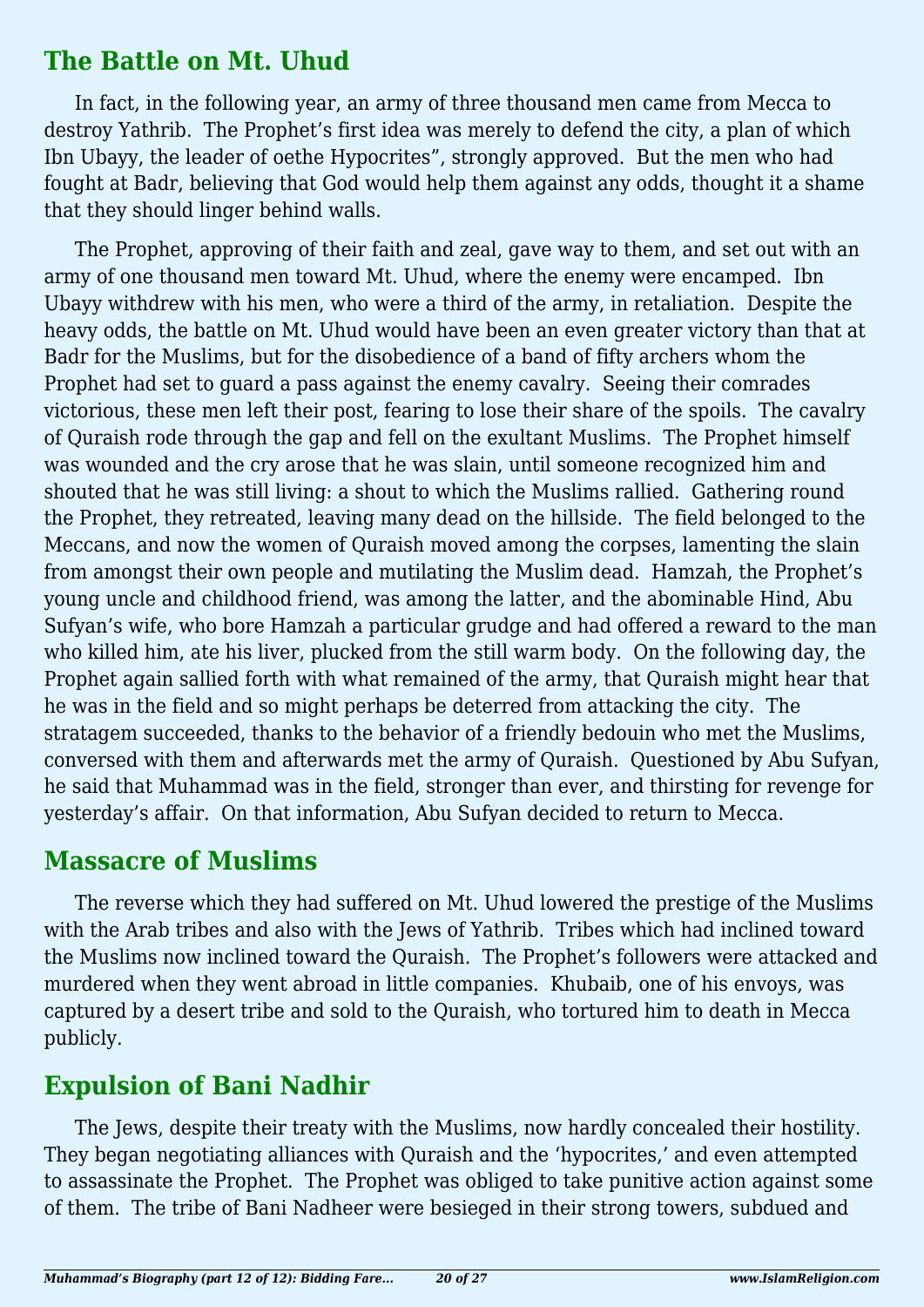forced to emigrate.

#### **The War of the Trench**

Abu Sufyan must have understood very well that the old game of tit for tat was no longer valid. Either the Muslims must be destroyed or the game was lost for ever. With great diplomatic skill he set about forming a confederacy of bedouin tribes, some, no doubt, opposed to the Muslims, but others merely eager for plunder, and at the same time he began quietly to sound out the Jews in Medina regarding a possible alliance. In the fifth year of the Hijrah (early in 627 C.E.) he set out with 10,000 men, the greatest army ever seen in the Hijaz (the western region of the Arabian Peninsula). Medina could raise at most 3,000 to oppose him.

The Prophet presided over a council of war, and this time no one suggested going out to meet the enemy. The only question was how the town could best be defended. At this point Salman the Persian, a former slave who had become one of the closest of the companions, suggested the digging of a deep ditch to join the defensive strong points formed by the lava fields and by fortified buildings. This was something unheard of in Arab warfare, but the Prophet immediately appreciated the merits of the plan and work began at once, he himself carrying rubble from the diggings on his back.

The work was barely finished when the confederate army appeared on the horizon. While the Muslims were awaiting the assault, news came that Bani Quraidhah, a Jewish tribe of Yathrib which had, until then, been loyal, had defected to the enemy. The case seemed desperate. The Prophet brought every available man to the ditch, leaving the town itself under the command of a blind companion, and the enemy was met with a hail of arrows as they came up to the unexpected obstacle. They never crossed it, but remained in position for three or four weeks, exchanging arrows and insults with the defenders. The weather turned severe, with icy winds and a tremendous downpour, and this proved too much for the bedouin confederates. They had come in the expectation of easy plunder and saw nothing to be gained from squatting beside a muddy ditch in appalling weather and watching their beasts die for lack of fodder. They faded away without so much as a farewell to Abu Sufyan. The army disintegrated and he himself was forced to withdraw. The game was over. He had lost.

## **Muhammad's Biography (part 10 of 12): The Treaty of Hudaibiyyah**

**Description:** The hidden victory of a non-aggression treaty between the Muslims and the Meccans.

By IslamReligion.com Published on 13 Feb 2006 - Last modified on 08 Jul 2006

Category: [Articles](http://www.islamreligion.com/articles/) >[The Prophet Muhammad](http://www.islamreligion.com/category/79/) > [His Biography](http://www.islamreligion.com/category/82/)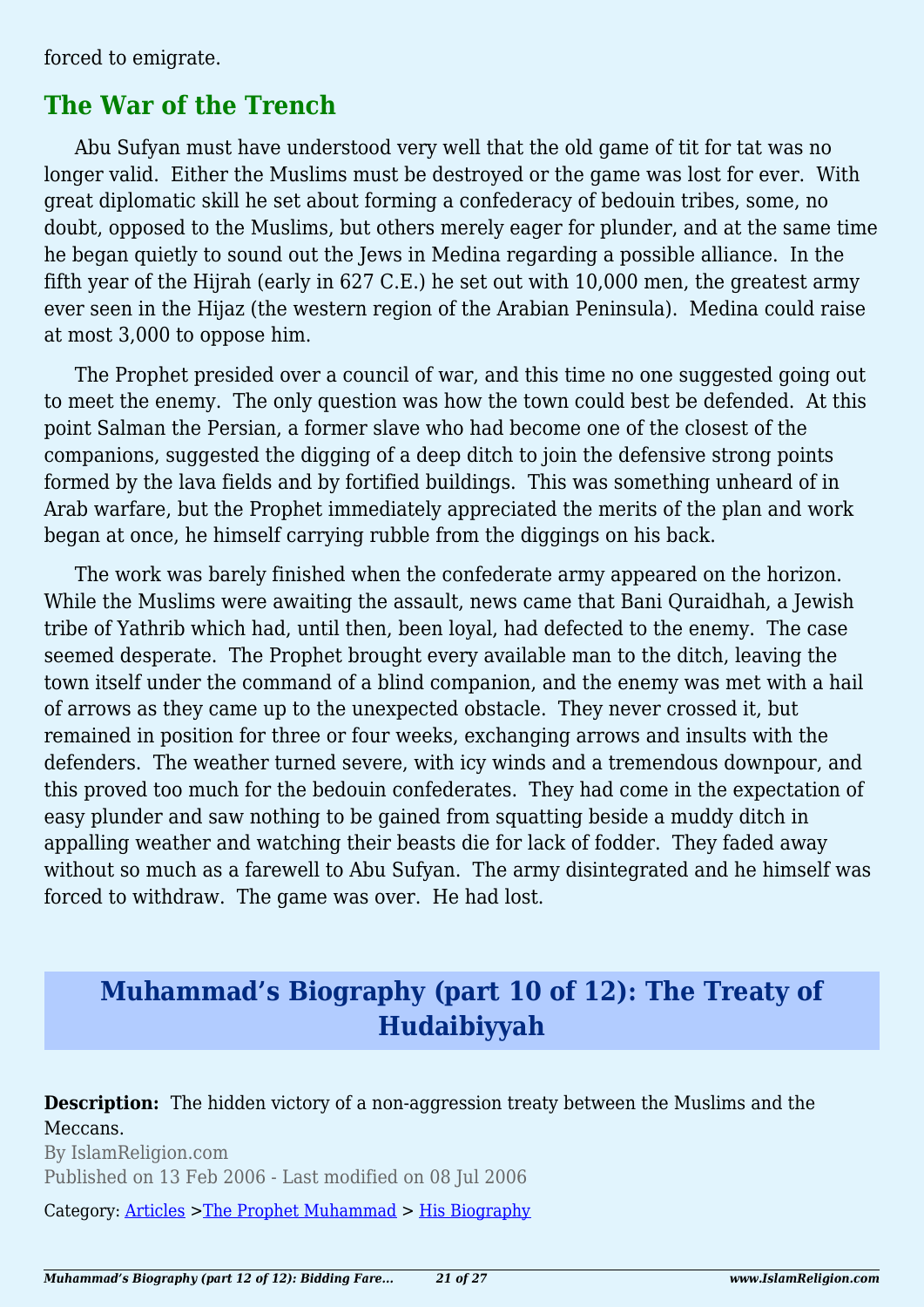## **Punishment of Bani Quraidhah**

Nothing is worse, in Arab eyes, than the betrayal of trust and the breaking of a solemn pledge. It was time now to deal with Bani Quraidhah. On the day of the return from the trench the Prophet ordered war on the treacherous Bani Quraidhah, who, conscious of their guilt, had already taken to their towers of refuge. After a siege of nearly a month they had to surrender unconditionally. They only begged that they might be judged by a member of the Arab tribe of which they were adherents. They chose the head of the clan with which they had long been in alliance, Sa'd ibn Mu'ādh of Aws, who was dying from wounds received at Uhud and had to be propped up to give judgment. Without hesitation, he condemned the men of the tribe to death.

# **Hudaibiyyah**

In the same year the Prophet had a vision in which he found himself entering Mecca unopposed, therefore he determined to attempt the pilgrimage. Besides a number of Muslims from Medina, he called upon the friendly Arabs to accompany him, whose numbers had increased since the miraculous discomfiture of the clans at the Battle of the Ditch, but most of them did not respond. Attired as pilgrims, and taking with them the customary offerings, a company of fourteen hundred men journeyed to Mecca. As they drew near the valley they were met by a friend from the city, who warned the Prophet that the Quraish had had sworn to prevent his entering the sanctuary; their cavalry was on the road before him. On that, the Prophet ordered a detour through mountain gorges, so the Muslims were tired out when they came down at last into the valley of Mecca and encamped at a spot called Hudaybiyyah; from thence he tried to open negotiations with the Quraish, to explain that he came only as a pilgrim. The first messenger he sent towards the city was maltreated and his camel hamstrung. He returned without delivering his message. The Quraish, on their side, sent an envoy who was threatening in tone, and very arrogant. Another of their envoys was too familiar in the way he spoke to the Prophet, and had to be reminded sternly of the respect due to him. It was he who consequently said, on his return to the city of Mecca: oeI have seen Caesar and Chosroes in their pomp, but never have I seen a man honored as Muhammad is honored by his comrades."

The Prophet sought to send some messenger who would impose respect. Uthman was finally chosen because of his kinship with the powerful Umayyad family. While the Muslims were awaiting his return the news came that he had been murdered. It was then that the Prophet, sitting under a tree in Hudaybiyyah, took an oath from all his comrades that they would stand or fall together. After a while, however, it became known that Uthman had not been murdered. Then a troop that came out from the city to molest the Muslims in their camp was captured before they could do any hurt and brought before the Prophet, who forgave them on their promise to renounce hostility.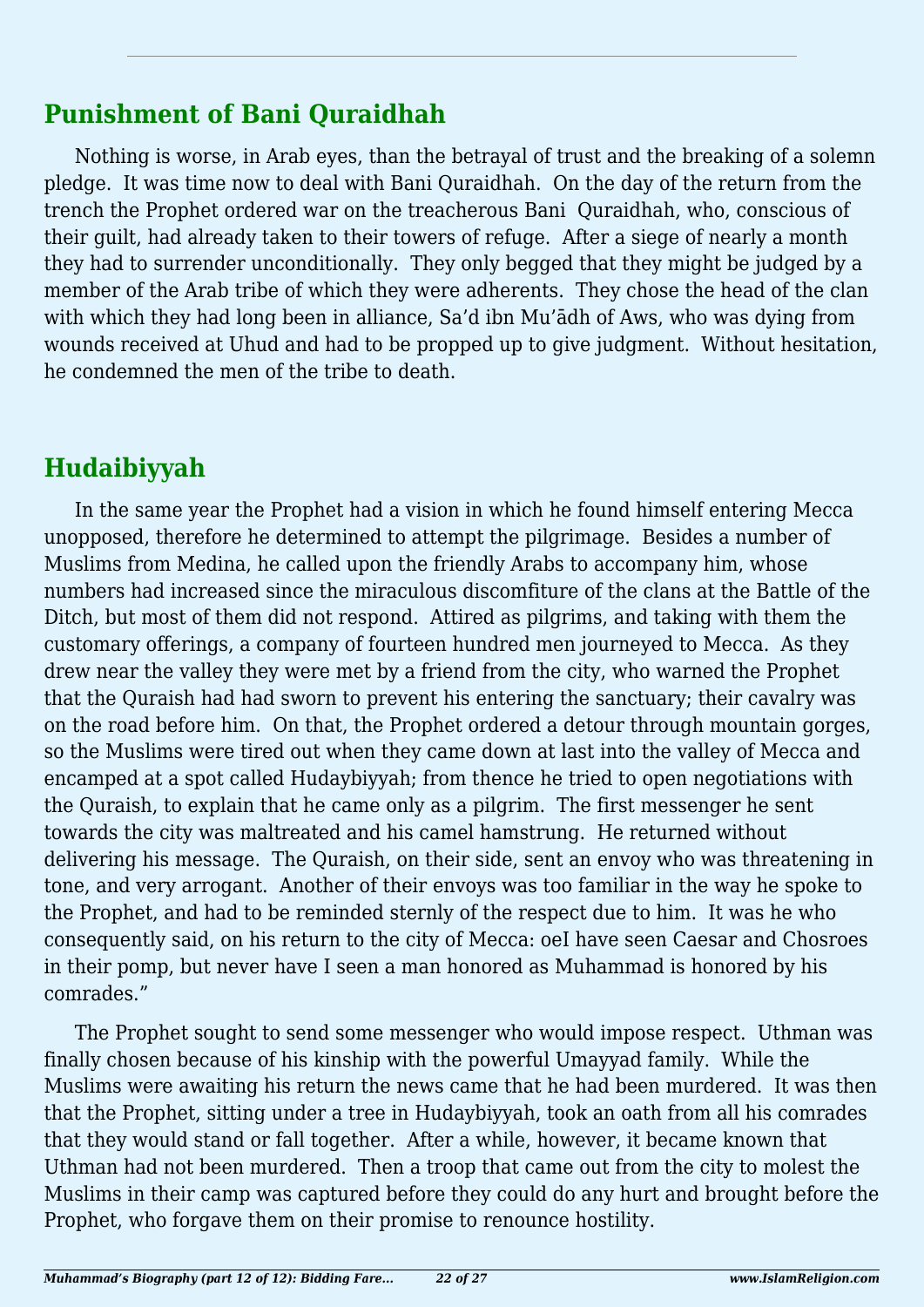#### **Truce of Hudaibiyyah**

Eventually proper envoys came from the Quraish. After some negotiation, the truce of Hudaybiyyah was signed. It stipulated that for ten years there were to be no hostilities between the parties. The Prophet was to return to Medina without visiting the Kaaba, but he would be able to perform the pilgrimage with his comrades in the following year. The Quraish promised they would evacuate Mecca to allow him to do so. Deserters from the Quraish to the Muslims during the period of the truce were to be returned; not so deserters from the Muslims to the Quraish. Any tribe or clan who wished to share in the treaty as allies of the Prophet might do so, and any tribe or clan who wished to share in the treaty as allies of the Quraish might do so. There was dismay among the Muslims at these terms. They asked one another: oeWhere is the victory that we were promised?"

It was during the return journey from Hudaybiyyah that the surah entitled oeVictory" was revealed. This truce proved, in fact, to be the greatest victory that the Muslims had till then achieved. War had been a barrier between them and the idolaters, but now both parties met and talked together, and the new religion spread more rapidly. In the two years which elapsed between the signing of the truce and the fall of Mecca the number of converts was greater than the total number of all previous converts. The Prophet traveled to Hudaybiyyah with 1400 men. Two years later, when the Meccans broke the truce, he marched against them with an army of 10,000.

## **Muhammad's Biography (part 11 of 12): The Return to Mecca**

**Description:** Events which led to the conquest of Mecca, and eventually to the end of idolatry in Arabia.

By IslamReligion.com Published on 13 Feb 2006 - Last modified on 10 Nov 2013

Category: [Articles](http://www.islamreligion.com/articles/) >[The Prophet Muhammad](http://www.islamreligion.com/category/79/) > [His Biography](http://www.islamreligion.com/category/82/)

#### **The Campaign of Khyber**

In the seventh year or the Hijrah the Prophet, may the mercy and blessings of God be upon him, led a campaign against Khyber, the stronghold of the Jewish tribes in North Arabia, which had become a hornets' nest of his enemies. The Jews of Khyber thenceforth became tenants of the Muslims. It was at Khyber that a Jewish woman prepared poisoned meat for the Prophet, of which he only tasted a morsel. Hardly had the morsel touched his lips than he became aware that it was poisoned. Without swallowing it, he warned his companions of the poison, but one Muslim, who had already swallowed a mouthful, died later. The woman who had cooked the meat was put to death.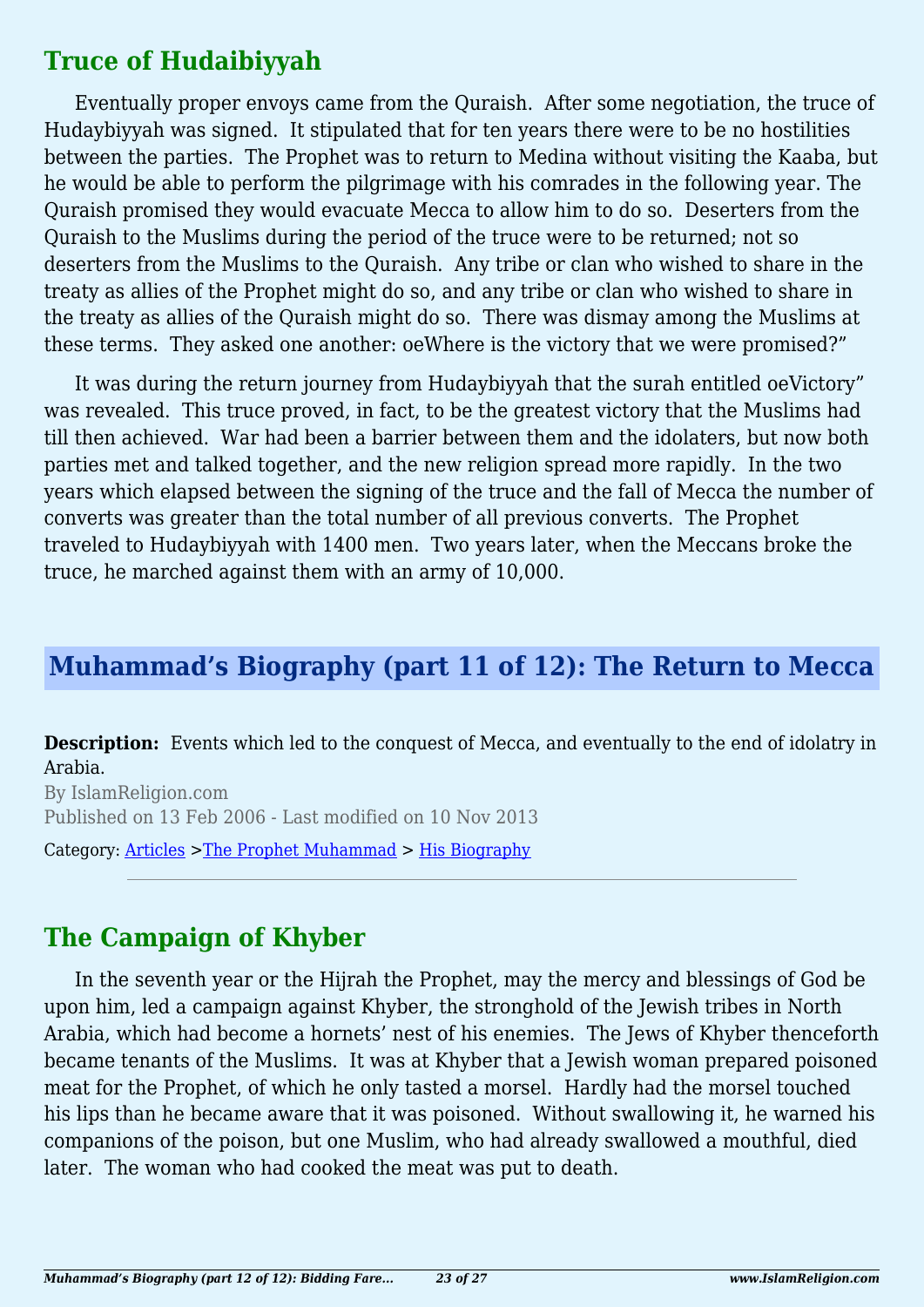## **Pilgrimage to Mecca**

In the same year the Prophet's vision was fulfilled: he visited Mecca unopposed. In accordance with the terms of the truce the idolaters evacuated the city, and from the surrounding heights watched the procedure of the Muslims.

## **Truce broken by the Quraish**

A little later, a tribe allied to the Quraish broke the truce by attacking a tribe that was in alliance with the Prophet and massacring them even in the sanctuary at Mecca. Afterwards they were afraid because of what they had done. They sent Abu Sufyan to Medina to ask for the existing treaty to be renewed and, its term prolonged. They hoped that he would arrive before the tidings of the massacre. But a messenger from the injured tribe had been before him and Abu Sufyan failed again.

#### **Conquest of Mecca**

Then the Prophet summoned all the Muslims capable of bearing arms and marched to Mecca. The Quraish were overawed. Their cavalry put up a show of defense before the town, but were routed without bloodshed; and the Prophet entered his native city as conqueror.

The inhabitants expected vengeance for their past misdeeds, but the Prophet proclaimed a general amnesty. In their relief and surprise, the whole population of Mecca hastened to swear allegiance. The Prophet ordered all the idols which were in the sanctuary to be destroyed, saying: oeTruth hath come; darkness hath vanished away;" and the Muslim call to prayer was heard in Mecca.

## **Battle of Hunain**

In the same year there was an angry gathering of pagan tribes eager to regain the Kaaba. The Prophet led twelve thousand men against them. At Hunain, in a deep ravine, his troops were ambushed by the enemy and almost put to flight. It was with difficulty that they were rallied to the Prophet and his bodyguard of faithful comrades who alone stood firm. But the victory, when it came, was complete and the booty enormous, for many of the hostile tribes had brought out with them everything that they possessed.

## **Conquest of Taif**

The tribe of Thaqeef were among the enemy at Hunain. After that victory their city of Taif was besieged by the Muslims, and finally reduced. Then the Prophet appointed a governor of Mecca, and himself returned to Medina to the boundless joy of the Ansar, who had feared lest, now that he had regained his native city, he might forsake them and make Mecca the capital.

## **The Tabook Expedition**

In the ninth year of the Hijrah, hearing that an army was again being mustered in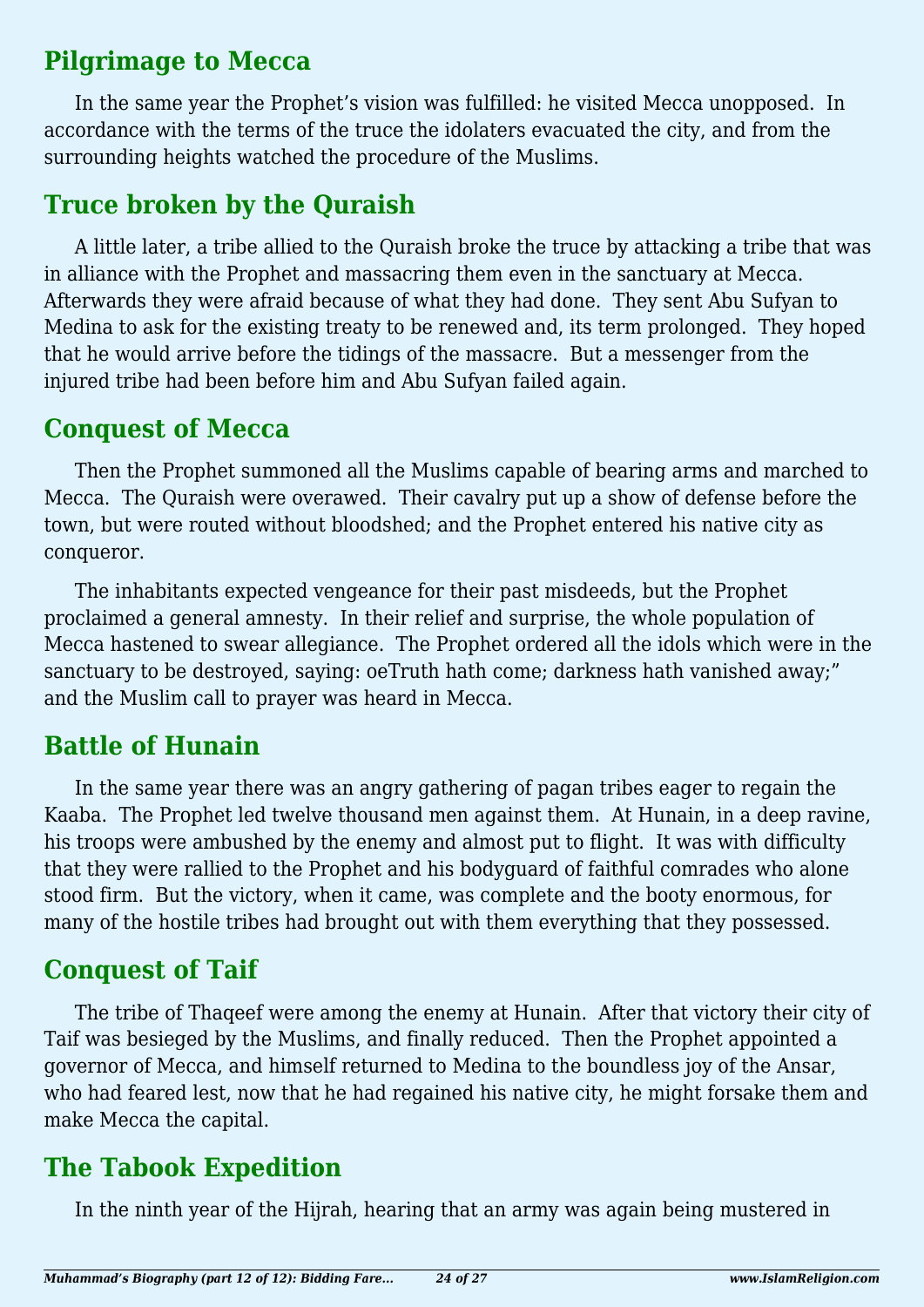Syria, the Prophet called on all the Muslims to support him in a great campaign. In spite of infirmity, the Prophet led an army against the Syrian frontier in midsummer. The far distance, the hot season, and the fact that it was harvest time and the prestige of the enemy caused many to excuse themselves and many more to stay behind without excuse. They camped that night without food or drink, sheltering behind their camels; and so they reached the oasis of Tabuk, finally returning to Mecca after converting several tribes. But the campaign ended peacefully. The army advanced to Tabuk, on the border of Syria, but there they learnt that the enemy had not yet gathered.

## **Declaration of Immunity**

Although Mecca had been conquered and its people were now Muslims, the official order of the pilgrimage had not been changed; the pagan Arabs performing it in their manner, and the Muslims in their manner. It was only after the pilgrims' caravan had left Medina in the ninth year of the Hijrah, when Islam was dominant in North Arabia, that the Declaration of Immunity, as it is called, was revealed. Its purport was that after that year Muslims only were to make the pilgrimage, exception being made for such of the idolaters as had an ongoing treaty with the Muslims and had never broken their treaties nor supported anyone against those they had treaties with. Such, then, were to enjoy the privileges of their treaty for the term thereof, but when their treaty had expired they would be as other idolaters. This proclamation marked the end of idol-worship in Arabia.

## **Muhammad's Biography (part 12 of 12): Bidding Farewell**

**Description:** The Pilgrimage of the Prophet, may the mercy and blessings of God be upon him, and his death.

By IslamReligion.com Published on 13 Feb 2006 - Last modified on 04 Oct 2009

Category: [Articles](http://www.islamreligion.com/articles/) >[The Prophet Muhammad](http://www.islamreligion.com/category/79/) > [His Biography](http://www.islamreligion.com/category/82/)

## **The Farewell Pilgrimage**

The end, however, was drawing closer, and in the tenth year of the Hijra he set off from Medina with some 90,000 Muslims from every part of Arabia to perform Hajj, the pilgrimage. This triumphal journey of the aging man, worn by years of persecution and then by unceasing struggle, is surrounded by a kind of twilight splendor, as though a great ring of light had finally closed, encompassing the mortal world in its calm radiance.

In the tenth year of the Hijrah he went to Mecca as a pilgrim for the last time, referred to as his oepilgrimage of farewell" when from the plain of Arafat he preached to an enormous throng of pilgrims. He reminded them of all the duties Islam enjoined upon them, and that they would one day have to meet their Lord, who would judge each one of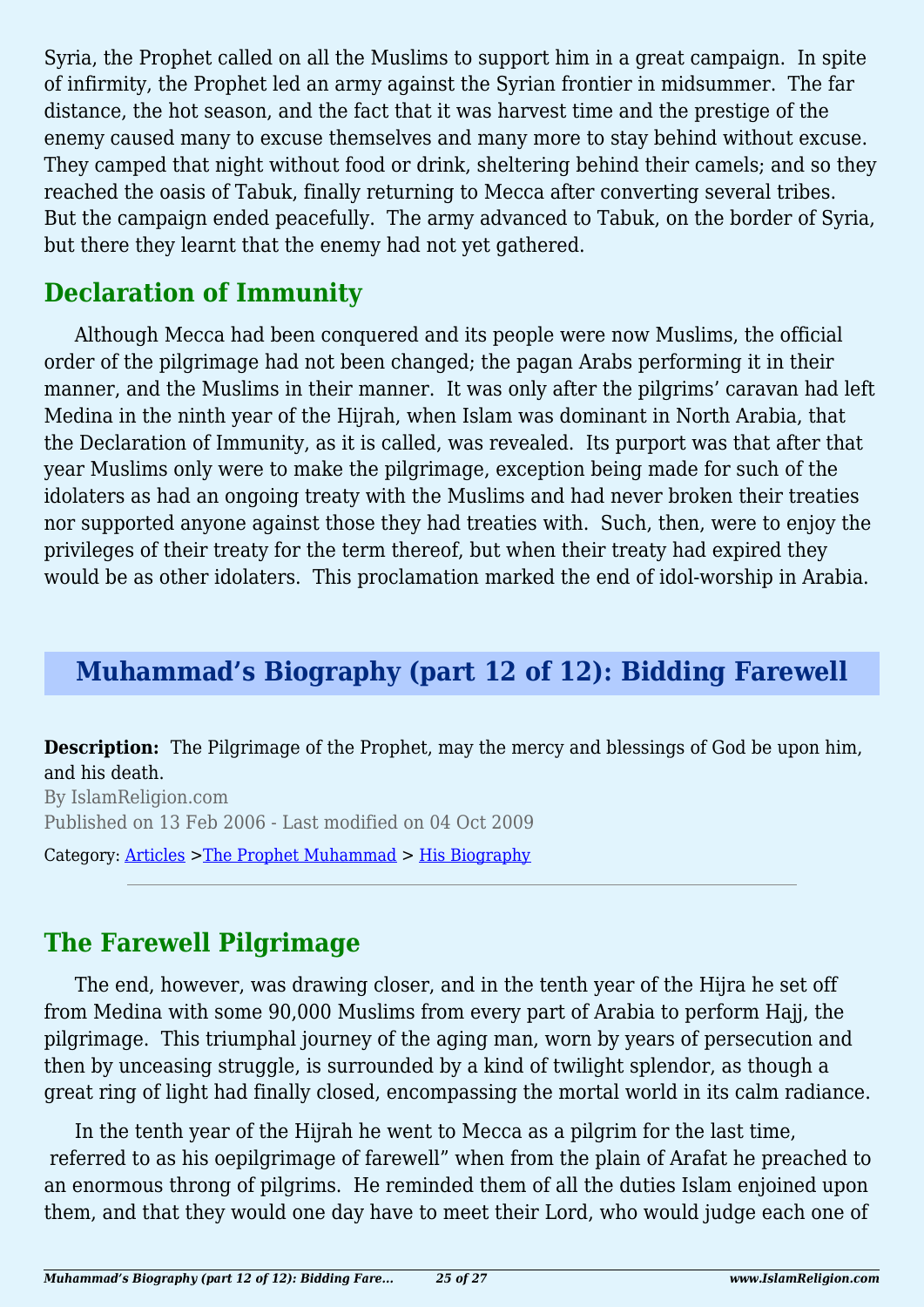them according to his work. At the end of the discourse, he asked: oeHave I not conveyed the Message?" And from that great multitude of men who a few months or years before had all been conscienceless idolaters the shout went up: oeO God! Yes!" The Prophet said: oeO God! You be witness!" Islam had been established and would grow into a great tree sheltering far greater multitudes. His work was done and he was ready, to lay down his burden and depart.

## **Illness and Death of the Prophet**

The Prophet returned to Medina. There was still work to be done; but one day he was seized by a painful illness. He came to the mosque wrapped in a blanket and there were those who saw the signs of death in his face.

oeIf there is anyone among you," he said, oewhom I have caused to be flogged unjustly, here is my back. Strike in your turn. If I have damaged the reputation of any among you, may he do likewise to mine."

He had said once:

oeWhat have I to do with this world? I and this world are as a rider and a tree beneath which he shelters. Then he goes on his way and leaves it behind him."

And now he said:

oeThere is a slave among the slaves of God who has been offered the choice between this world and that which is with Him, and the slave has chosen that which is with God."

On 12 Rabī'ul-Awwal in the eleventh year of the Hijrah, which in the Christian calendar is 8 June 632, he entered the mosque for the last time. Abu Bakr was leading the prayer, and he motioned to him to continue. As he watched the people, his face became radiant. 'I never saw the Prophet's face more beautiful than it was at that hour,' said his companion Anas. Returning to Aisha's apartment he laid his head on her lap. He opened his eyes and she heard him murmur: 'With the highest companion in Paradise . . .' These were his last words. When, later in the day, the rumor grew that he was dead. Umar threatened those who spread the rumor with dire punishment, declaring it a crime to think that the Messenger of God could die. He was storming at the people in that strain when Abu Bakr came into the mosque and overheard him. Abu Bakr went to the chamber of his daughter Aisha, where the Prophet lay. Having ascertained the fact, and kissed the dead-man's forehead, he went back into the mosque. The people were still listening to Umar, who was saying that the rumor was a wicked lie, that the Prophet, who was their life blood , could not be dead. Abu Bakr went up to Umar and tried to stop him by a whispered word. Then, finding he would pay no heed, Abu Bakr called to the people, who, recognizing his voice, left Umar and came crowding round him. He first gave praise to God, and then said those words which epitomize the creed of Islam: oeO people! Lo! As for him who used to worship Muhammad, Muhammad is dead. But as for him who used to worship God, God is alive and dies not." He then recited the verse of the Quran: